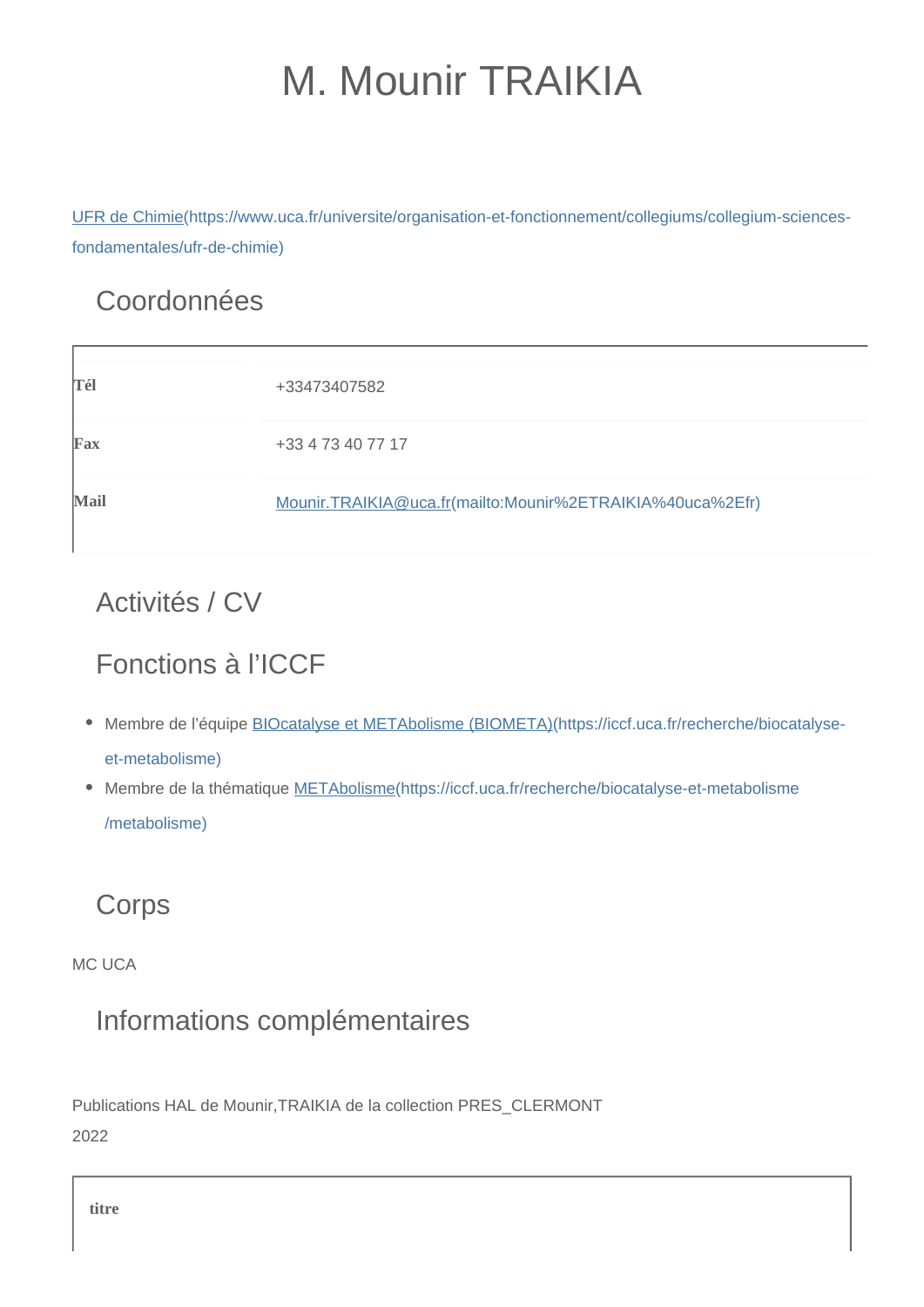## [PeakForest: a multi-platform digital infrastructure for interoperable metabolite spectral data and](https://hal.inrae.fr/hal-03695453)  [metadata management\(https://hal.inrae.fr/hal-03695453\)](https://hal.inrae.fr/hal-03695453)

#### **auteur**

Nils Paulhe, Cécile Canlet, Annelaure Damont, Lindsay Peyriga, Stéphanie Durand, Catherine Deborde, Sandra Alves, Stephane Bernillon, Thierry Berton, Raphael Bir, Alyssa Bouville, Edern Cahoreau, Delphine D. Centeno, Robin Costantino, Laurent Debrauwer, Alexis Delabrière, Christophe Duperier, Sylvain Emery, Amelie Flandin, Ulli Hohenester, Daniel Jacob, Charlotte Joly, Cyril Jousse, Marie Lagree, Nadia Lamari, Marie Lefebvre, Claire Lopez-Piffet, Bernard Lyan, Mickael Maucourt, Carole Migne, Marie-Francoise Olivier, Estelle Rathahao-Paris, Pierre Pétriacq, Julie Pinelli, Léa Roch, Pierrick Roger, Simon Roques, Jean-Claude Tabet, Marie A Tremblay-Franco, Mounir Traïkia, Anna Warnet, Vanessa Zhendre, Dominique Rolin, Fabien Jourdan, Etienne Thévenot, Annick Moing, Emilien Jamin, François Fenaille, Christophe Junot, Estelle Pujos-Guillot, Franck Giacomoni

#### **article**

Metabolomics, Springer Verlag, 2022, 18 (6), pp.40. [10.1007/s11306-022-01899-3\(https://dx.doi.org](https://dx.doi.org/10.1007/s11306-022-01899-3) [/10.1007/s11306-022-01899-3\)](https://dx.doi.org/10.1007/s11306-022-01899-3)

#### **typdoc**

Journal articles

#### **DOI**

DOI : [10.1007/s11306-022-01899-3\(https://dx.doi.org/10.1007/s11306-022-01899-3\)](https://dx.doi.org/10.1007/s11306-022-01899-3)

#### **Accès au texte intégral et bibtex**

[\(https://hal.inrae.fr/hal-03695453/file/s11306-022-01899-3.pdf\)](https://hal.inrae.fr/hal-03695453/file/s11306-022-01899-3.pdf) [\(https://hal.inrae.fr/hal-03695453](https://hal.inrae.fr/hal-03695453/bibtex) [/bibtex\)](https://hal.inrae.fr/hal-03695453/bibtex)

#### 2021

#### **titre**

[Pharmacological Investigations in Traditional Utilization of Alhagi maurorum Medik. in Saharan](https://hal.uca.fr/hal-03474528)  [Algeria: In Vitro Study of Anti-Inflammatory and Antihyperglycemic Activities of Water-Soluble](https://hal.uca.fr/hal-03474528)  [Polysaccharides Extracted from the Seeds\(https://hal.uca.fr/hal-03474528\)](https://hal.uca.fr/hal-03474528)

#### **auteur**

Fatma Zohra Chakou, Zakaria Boual, Mohamed Didi Ould El Hadj, Hakim Belkhalfa, Khaldoun Bachari, Zainab El Alaoui-Talibi, Cherkaoui El Modafar, Farah Hadjkacem, Imen Fendri, Slim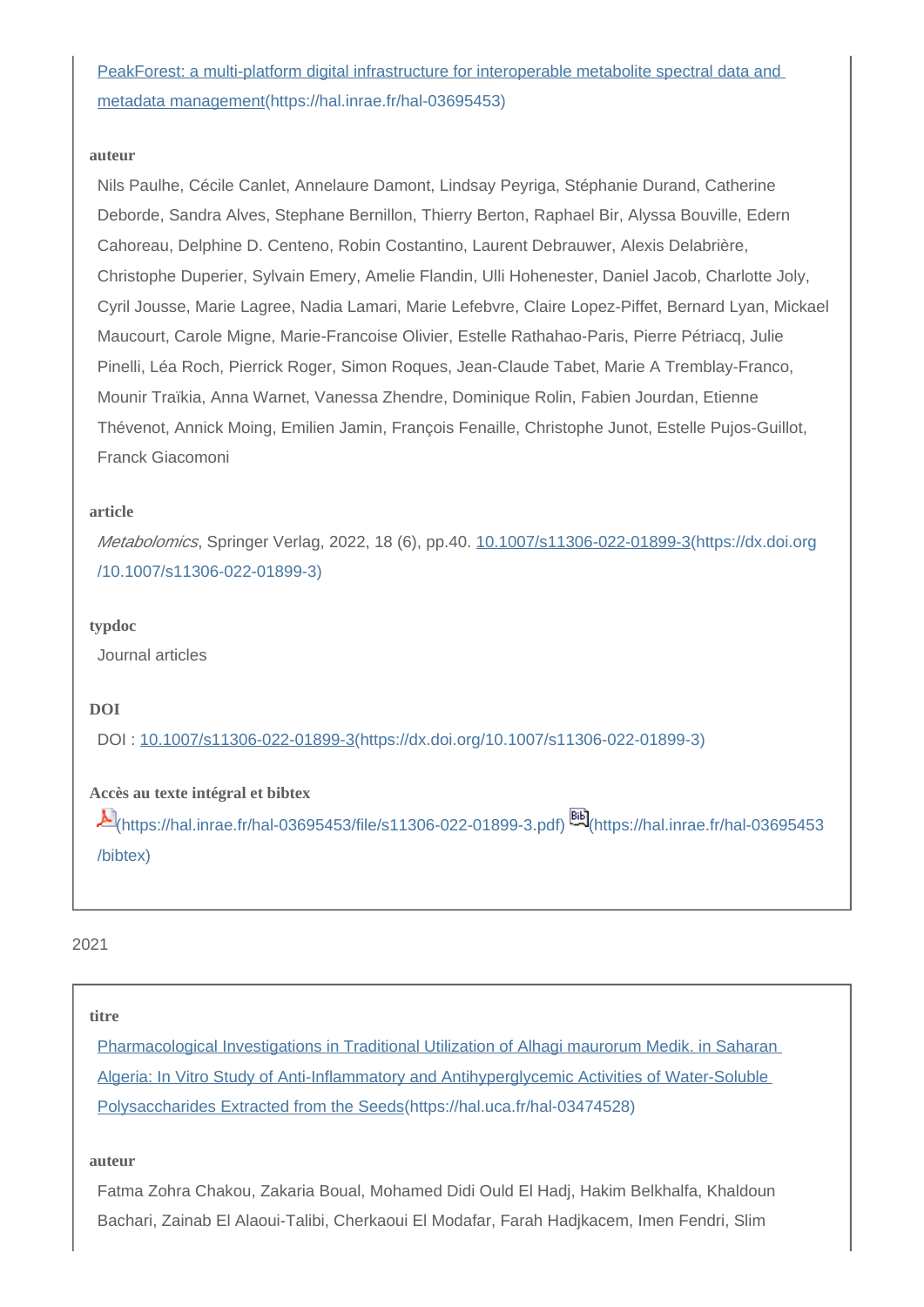Abdelkafi, Mounir Traikia, Didier Le Cerf, Pascal Dubessay, Cédric Delattre, Guillaume Pierre, Philippe Michaud

### **article**

Plants, MDPI, 2021, 10 (12), pp.2658. [10.3390/plants10122658\(https://dx.doi.org/10.3390](https://dx.doi.org/10.3390/plants10122658) [/plants10122658\)](https://dx.doi.org/10.3390/plants10122658)

### **typdoc**

Journal articles

## **DOI**

DOI : [10.3390/plants10122658\(https://dx.doi.org/10.3390/plants10122658\)](https://dx.doi.org/10.3390/plants10122658)

## **Accès au texte intégral et bibtex**

[\(https://hal.uca.fr/hal-03474528/file/%282021%29%20Pub%20\\_Chakou%20et%20al..pdf\)](https://hal.uca.fr/hal-03474528/file/%282021%29%20Pub%20_Chakou%20et%20al..pdf) [\(](https://hal.uca.fr/hal-03474528/bibtex) [https://hal.uca.fr/hal-03474528/bibtex\)](https://hal.uca.fr/hal-03474528/bibtex)

#### **titre**

[Spot urine collection: A valid alternative to total urine collection for metabolomic studies in dairy cattle\(](https://hal.inrae.fr/hal-03485359) [https://hal.inrae.fr/hal-03485359\)](https://hal.inrae.fr/hal-03485359)

#### **auteur**

Hamid Boudra, Pierre Noziere, Gonzalo Cantalapiedra-Hijar, Mounir Traïkia, Jean-Francois Martin, Mélanie Pétéra, Marie Lagree, M. Doreau, Diego Morgavi

## **article**

Journal of Dairy Science, 2021, [10.3168/jds.2021-20788\(https://dx.doi.org/10.3168/jds.2021-20788\)](https://dx.doi.org/10.3168/jds.2021-20788)

## **typdoc**

Journal articles

## **DOI**

DOI : [10.3168/jds.2021-20788\(https://dx.doi.org/10.3168/jds.2021-20788\)](https://dx.doi.org/10.3168/jds.2021-20788)

## **Accès au texte intégral et bibtex**

[\(https://hal.inrae.fr/hal-03485359/file/PIIS0022030221009978.pdf\)](https://hal.inrae.fr/hal-03485359/file/PIIS0022030221009978.pdf) [\(https://hal.inrae.fr/hal-](https://hal.inrae.fr/hal-03485359/bibtex)[03485359/bibtex\)](https://hal.inrae.fr/hal-03485359/bibtex)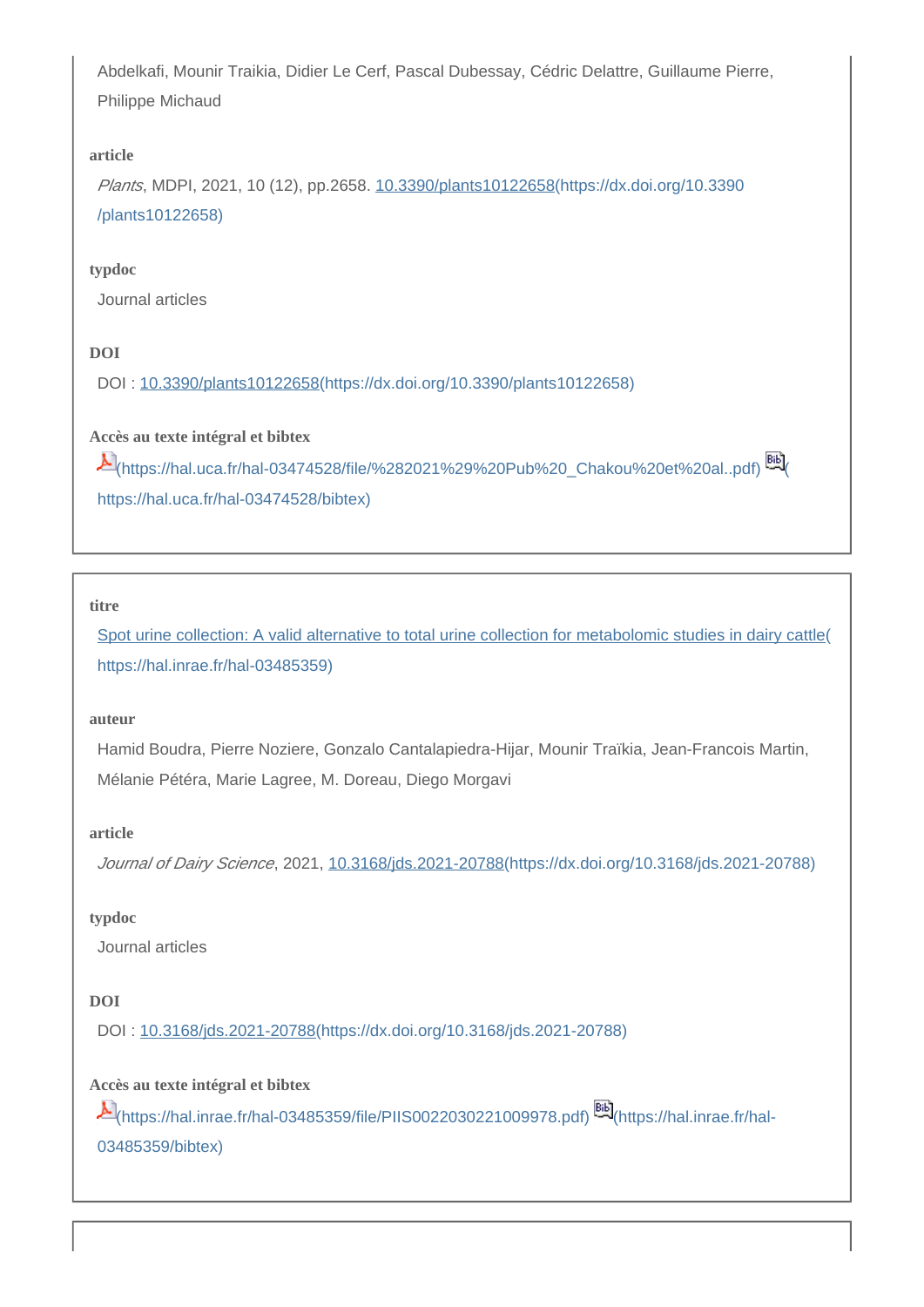#### **titre**

[Application of Quantitative 1H and 19F NMR to Organometallics\(https://hal.uca.fr/hal-03368939\)](https://hal.uca.fr/hal-03368939)

#### **auteur**

Ayman Akhdar, Jean-Michel Andanson, Sophie Faure, Mounir Traïkia, Arnaud Gautier

#### **article**

Journal of Organometallic Chemistry, Elsevier, 2021, 950, pp.121991, [10.1016/j.jorganchem.](https://dx.doi.org/10.1016/j.jorganchem.2021.121991) [2021.121991\(https://dx.doi.org/10.1016/j.jorganchem.2021.121991\)](https://dx.doi.org/10.1016/j.jorganchem.2021.121991)

#### **typdoc**

Journal articles

## **DOI**

DOI : [10.1016/j.jorganchem.2021.121991\(https://dx.doi.org/10.1016/j.jorganchem.2021.121991\)](https://dx.doi.org/10.1016/j.jorganchem.2021.121991)

## **Accès au texte intégral et bibtex**

[\(https://hal.uca.fr/hal-03368939/file/J%20Organomet%20Chem.pdf\)](https://hal.uca.fr/hal-03368939/file/J%20Organomet%20Chem.pdf) [\(https://hal.uca.fr/hal-](https://hal.uca.fr/hal-03368939/bibtex)[03368939/bibtex\)](https://hal.uca.fr/hal-03368939/bibtex)

#### **titre**

[Cyclodextrins allow the combination of incompatible Vancomycin and Ceftazidime into an ophthalmic](https://hal.inrae.fr/hal-03380552)  [formulation for the treatment of bacterial keratitis\(https://hal.inrae.fr/hal-03380552\)](https://hal.inrae.fr/hal-03380552)

#### **auteur**

yassine Bouattour, Florent Neflot-Bissuel, Mounir Traïkia, Anne-Sophie Biesse-Martin, Robin Frederic, Mouloud yessaad, Mireille Jouannet, Mathieu Wasiak, Philip Chennell, Valerie Sautou

#### **article**

International Journal of Molecular Sciences, MDPI, 2021, 22 (19), pp.1-19. [10.3390/ijms221910538\(](https://dx.doi.org/10.3390/ijms221910538) [https://dx.doi.org/10.3390/ijms221910538\)](https://dx.doi.org/10.3390/ijms221910538)

## **typdoc**

Journal articles

## **DOI**

DOI : [10.3390/ijms221910538\(https://dx.doi.org/10.3390/ijms221910538\)](https://dx.doi.org/10.3390/ijms221910538)

## **Accès au bibtex**

**BB**<sub>[\(https://hal.inrae.fr/hal-03380552/bibtex\)](https://hal.inrae.fr/hal-03380552/bibtex)</sub>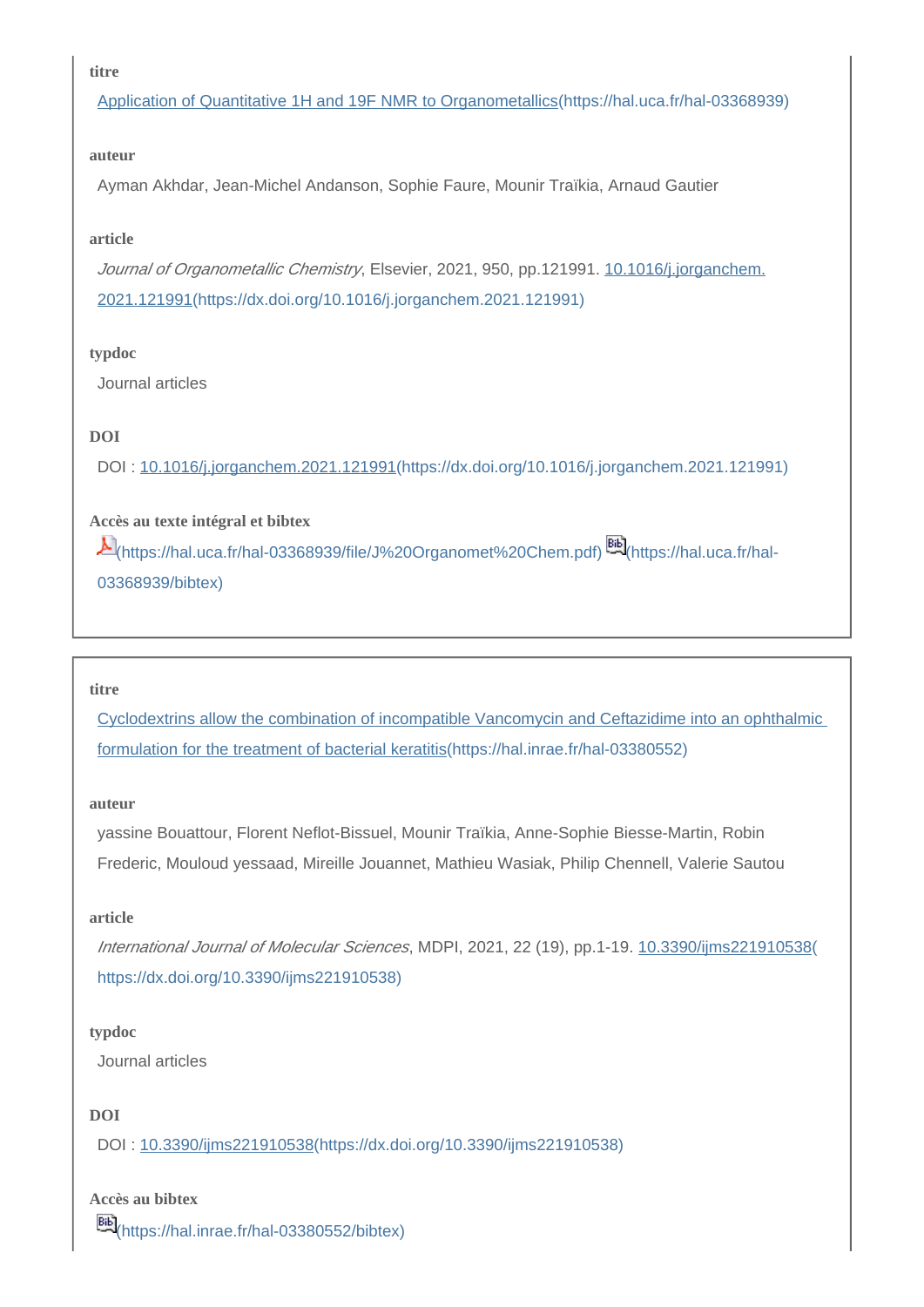#### **titre**

[One Step Forward in Exploration of Class II Pyruvate Aldolases Nucleophile and Electrophile](https://hal.uca.fr/hal-03434880)  [Substrate Specificity\(https://hal.uca.fr/hal-03434880\)](https://hal.uca.fr/hal-03434880)

#### **auteur**

Cédric Gastaldi, Rolande Ngahan Tagne, Victor Laurent, Virgil Hélaine, Jean-Louis Petit, Mounir Traïkia, Véronique de Berardinis, Marielle Lemaire, Christine Guérardhélaine

#### **article**

ChemCatChem, Wiley, 2021, 13 (18), pp.3920-3924. [10.1002/cctc.202100932\(https://dx.doi.org/10.](https://dx.doi.org/10.1002/cctc.202100932) [1002/cctc.202100932\)](https://dx.doi.org/10.1002/cctc.202100932)

#### **typdoc**

Journal articles

#### **DOI**

DOI : [10.1002/cctc.202100932\(https://dx.doi.org/10.1002/cctc.202100932\)](https://dx.doi.org/10.1002/cctc.202100932)

**Accès au bibtex** [\(https://hal.uca.fr/hal-03434880/bibtex\)](https://hal.uca.fr/hal-03434880/bibtex)

## 2020

#### **titre**

[A combined LC-MS and NMR approach to reveal metabolic changes in the hemolymph of honeybees](https://hal.uca.fr/hal-03132817)  [infected by the gut parasite Nosema ceranae\(https://hal.uca.fr/hal-03132817\)](https://hal.uca.fr/hal-03132817)

#### **auteur**

Cyril C. Jousse, Céline Dalle, Angélique Abila, Mounir Traïkia, Marie Diogon, Bernard Lyan, Hicham El Alaoui, Cyril Vidau, Frédéric Delbac

#### **article**

Journal of Invertebrate Pathology, Elsevier, 2020, 176, pp.107478. [10.1016/j.jip.2020.107478\(](https://dx.doi.org/10.1016/j.jip.2020.107478) [https://dx.doi.org/10.1016/j.jip.2020.107478\)](https://dx.doi.org/10.1016/j.jip.2020.107478)

#### **typdoc**

Journal articles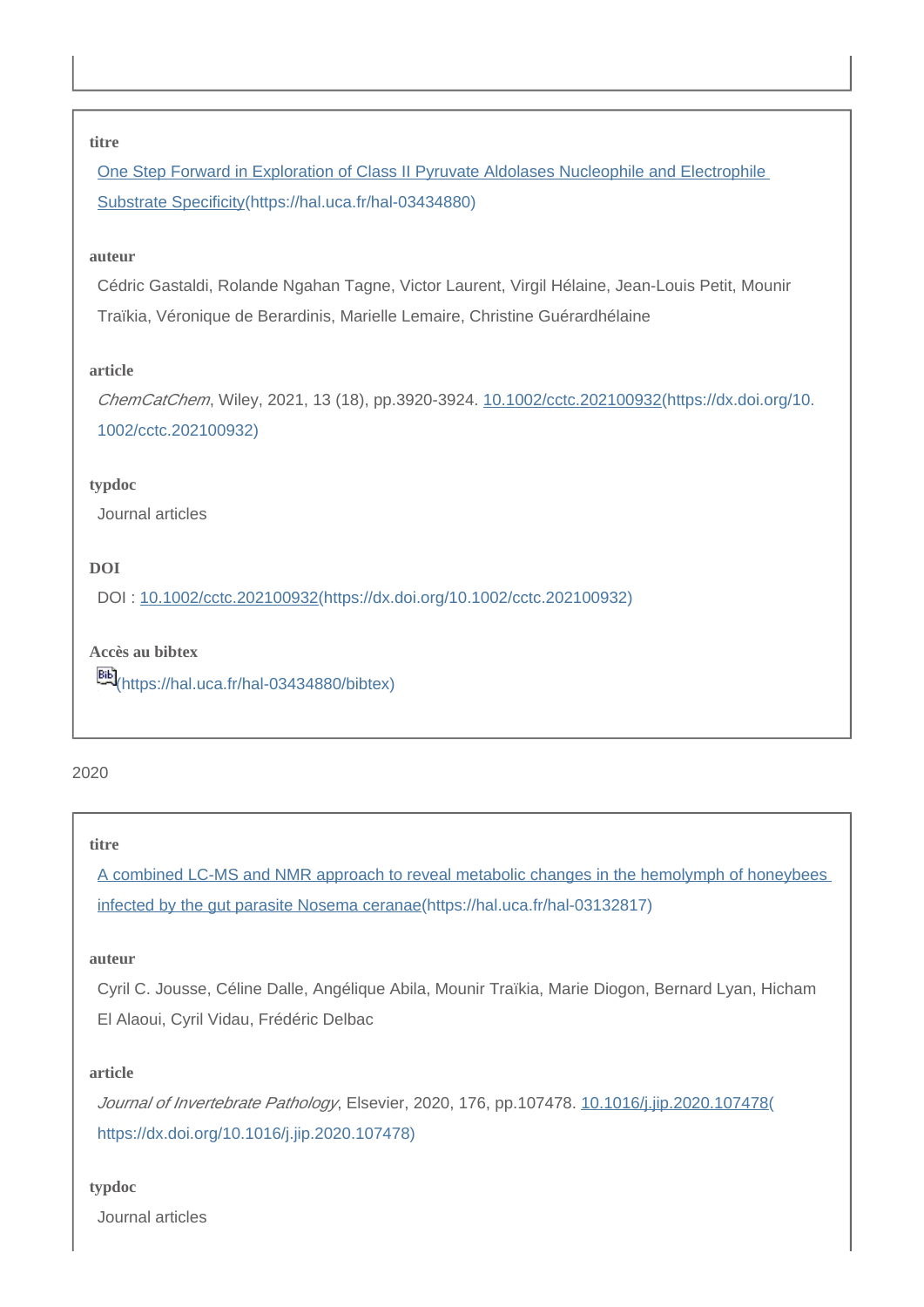## **DOI**

DOI : [10.1016/j.jip.2020.107478\(https://dx.doi.org/10.1016/j.jip.2020.107478\)](https://dx.doi.org/10.1016/j.jip.2020.107478)

## **Accès au bibtex**

[\(https://hal.uca.fr/hal-03132817/bibtex\)](https://hal.uca.fr/hal-03132817/bibtex)

## **titre**

[Strengthening Peptoid Helicity through Sequence Site-Specific Positioning of Amide Cis-Inducing Nt](https://hal.univ-lorraine.fr/hal-02430577)  [Bu monomers\(https://hal.univ-lorraine.fr/hal-02430577\)](https://hal.univ-lorraine.fr/hal-02430577)

#### **auteur**

Maha Rzeigui, Mounir Traïkia, Laurent Jouffret, Alexandre Kriznik, Jameleddine Khiari, Olivier Roy, Claude Taillefumier

### **article**

Journal of Organic Chemistry, American Chemical Society, 2020, 85 (4), pp.2190-2201. [10.1021/acs.](https://dx.doi.org/10.1021/acs.joc.9b02916) [joc.9b02916\(https://dx.doi.org/10.1021/acs.joc.9b02916\)](https://dx.doi.org/10.1021/acs.joc.9b02916)

#### **typdoc**

Journal articles

## **DOI**

DOI : [10.1021/acs.joc.9b02916\(https://dx.doi.org/10.1021/acs.joc.9b02916\)](https://dx.doi.org/10.1021/acs.joc.9b02916)

## **Accès au texte intégral et bibtex**

[\(https://hal.univ-lorraine.fr/hal-02430577/file/Revision%20JOC%20manuscript%20Taillefumier.pdf\)](https://hal.univ-lorraine.fr/hal-02430577/file/Revision%20JOC%20manuscript%20Taillefumier.pdf) [\(https://hal.univ-lorraine.fr/hal-02430577/bibtex\)](https://hal.univ-lorraine.fr/hal-02430577/bibtex)

#### **titre**

[Pyruvate Aldolases Catalyze Cross-Aldol Reactions between Ketones: Highly Selective Access to](https://hal.archives-ouvertes.fr/hal-02907546)  [Multi-Functionalized Tertiary Alcohols\(https://hal.archives-ouvertes.fr/hal-02907546\)](https://hal.archives-ouvertes.fr/hal-02907546)

## **auteur**

Victor Laurent, Léa Gourbeyre, Alexandre Uzel, Virgil Hélaine, Lionel Nauton, Mounir Traïkia, Véronique de Berardinis, Marcel Salanoubat, Thierry Gefflaut, Marielle Lemaire, Christine Guérard-Hélaine

**article**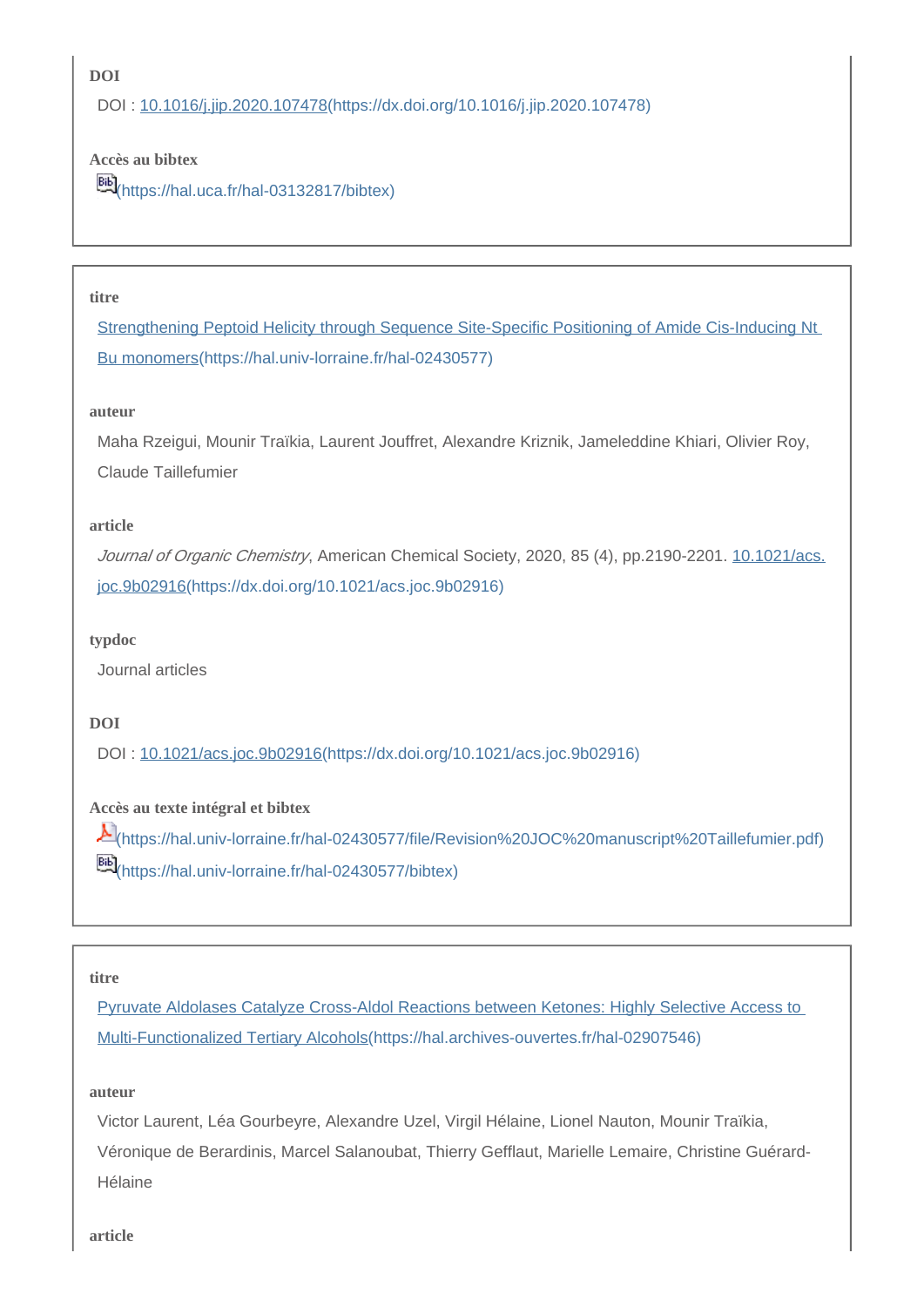ACS Catalysis, American Chemical Society, 2020, 10 (4), pp.2538-2543. [10.1021/acscatal.9b05512\(](https://dx.doi.org/10.1021/acscatal.9b05512) [https://dx.doi.org/10.1021/acscatal.9b05512\)](https://dx.doi.org/10.1021/acscatal.9b05512)

## **typdoc**

Journal articles

## **DOI**

DOI : [10.1021/acscatal.9b05512\(https://dx.doi.org/10.1021/acscatal.9b05512\)](https://dx.doi.org/10.1021/acscatal.9b05512)

## **Accès au texte intégral et bibtex**

[\(https://hal.archives-ouvertes.fr/hal-02907546/file/ACS-2020.pdf\)](https://hal.archives-ouvertes.fr/hal-02907546/file/ACS-2020.pdf) [\(https://hal.archives-ouvertes.fr](https://hal.archives-ouvertes.fr/hal-02907546/bibtex) [/hal-02907546/bibtex\)](https://hal.archives-ouvertes.fr/hal-02907546/bibtex)

## 2019

## **titre**

[Achiral Hydroxypyruvaldehyde Phosphate as a Platform for Multi-Aldolases Cascade Synthesis of](https://hal.archives-ouvertes.fr/hal-02329545)  [Diuloses and for a Quadruple Acetaldehyde Addition Catalyzed by 2-Deoxyribose-5-Phosphate](https://hal.archives-ouvertes.fr/hal-02329545)  [Aldolases\(https://hal.archives-ouvertes.fr/hal-02329545\)](https://hal.archives-ouvertes.fr/hal-02329545)

## **auteur**

Victor Laurent, Virgil Hélaine, Carine Vergne-Vaxelaire, Lionel Nauton, Mounir Traïkia, Jean-Louis Petit, Marcel Salanoubat, Véronique de Berardinis, Marielle Lemaire, Christine Guérard-Hélaine

## **article**

ACS Catalysis, American Chemical Society, 2019, 9 (10), pp.9508-9512. [10.1021/acscatal.9b02668\(](https://dx.doi.org/10.1021/acscatal.9b02668) [https://dx.doi.org/10.1021/acscatal.9b02668\)](https://dx.doi.org/10.1021/acscatal.9b02668)

## **typdoc**

Journal articles

## **DOI**

DOI : [10.1021/acscatal.9b02668\(https://dx.doi.org/10.1021/acscatal.9b02668\)](https://dx.doi.org/10.1021/acscatal.9b02668)

## **Accès au bibtex**

[\(https://hal.archives-ouvertes.fr/hal-02329545/bibtex\)](https://hal.archives-ouvertes.fr/hal-02329545/bibtex)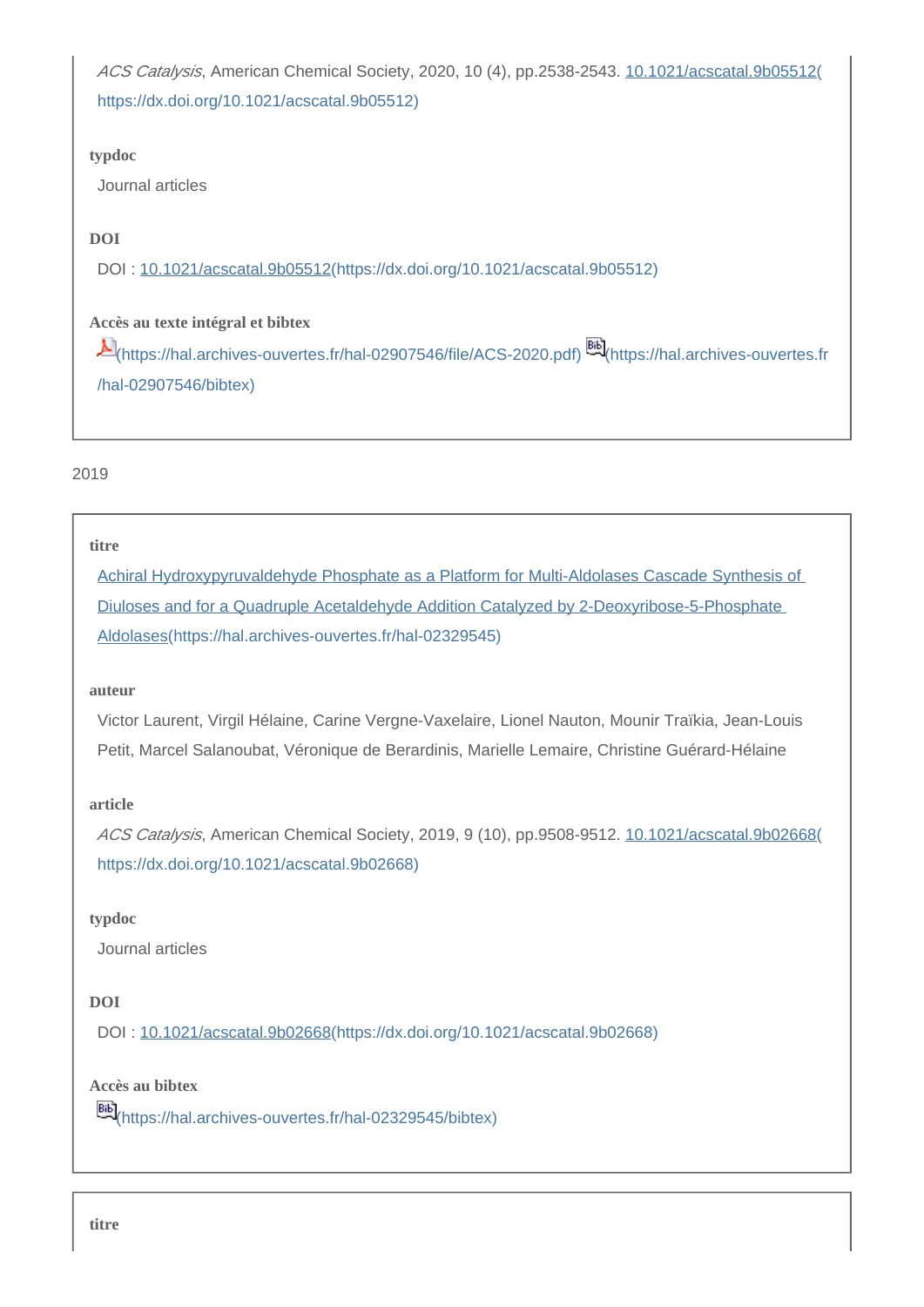A first inventory of the labile biochemicals found in Avignon groundwater: can we identify potential [bacterial substrates?\(https://hal.archives-ouvertes.fr/hal-02060910\)](https://hal.archives-ouvertes.fr/hal-02060910)

#### **auteur**

Ludivine Rousset, Marina Gillon, Catherine Duport, Thierry Clavel, Marie Lagrée, Mounir Traïkia, Christos Panagiotopoulos, Odile Berge

#### **article**

E3S Web of Conferences, EDP Sciences, 2019, 88, pp.02001. [10.1051/e3sconf/20198802001\(](https://dx.doi.org/10.1051/e3sconf/20198802001) [https://dx.doi.org/10.1051/e3sconf/20198802001\)](https://dx.doi.org/10.1051/e3sconf/20198802001)

#### **typdoc**

Journal articles

## **DOI**

DOI : [10.1051/e3sconf/20198802001\(https://dx.doi.org/10.1051/e3sconf/20198802001\)](https://dx.doi.org/10.1051/e3sconf/20198802001)

## **Accès au texte intégral et bibtex**

 $E$ [\(https://hal.archives-ouvertes.fr/hal-02060910/file/Rousset%20et%20al.%2C%202018.pdf\)](https://hal.archives-ouvertes.fr/hal-02060910/file/Rousset%20et%20al.%2C%202018.pdf)  $E$ [https://hal.archives-ouvertes.fr/hal-02060910/bibtex\)](https://hal.archives-ouvertes.fr/hal-02060910/bibtex)

#### **titre**

[Metabolic modulations of Pseudomonas graminis in response to H2O2 in cloud water\(https://hal.](https://hal.archives-ouvertes.fr/hal-02279722) [archives-ouvertes.fr/hal-02279722\)](https://hal.archives-ouvertes.fr/hal-02279722)

#### **auteur**

Nolwenn Wirgot, Marie Lagree, Mounir Traïkia, Ludovic Besaury, Pierre Amato, Isabelle Canet, Martine Sancelme, Cyril C. Jousse, Binta Diémé, Bernard Lyan, Anne-Marie Delort

#### **article**

Scientific Reports, Nature Publishing Group, 2019, 9, pp.12799. [10.1038/s41598-019-49319-2\(](https://dx.doi.org/10.1038/s41598-019-49319-2) [https://dx.doi.org/10.1038/s41598-019-49319-2\)](https://dx.doi.org/10.1038/s41598-019-49319-2)

## **typdoc**

Journal articles

## **DOI**

DOI : [10.1038/s41598-019-49319-2\(https://dx.doi.org/10.1038/s41598-019-49319-2\)](https://dx.doi.org/10.1038/s41598-019-49319-2)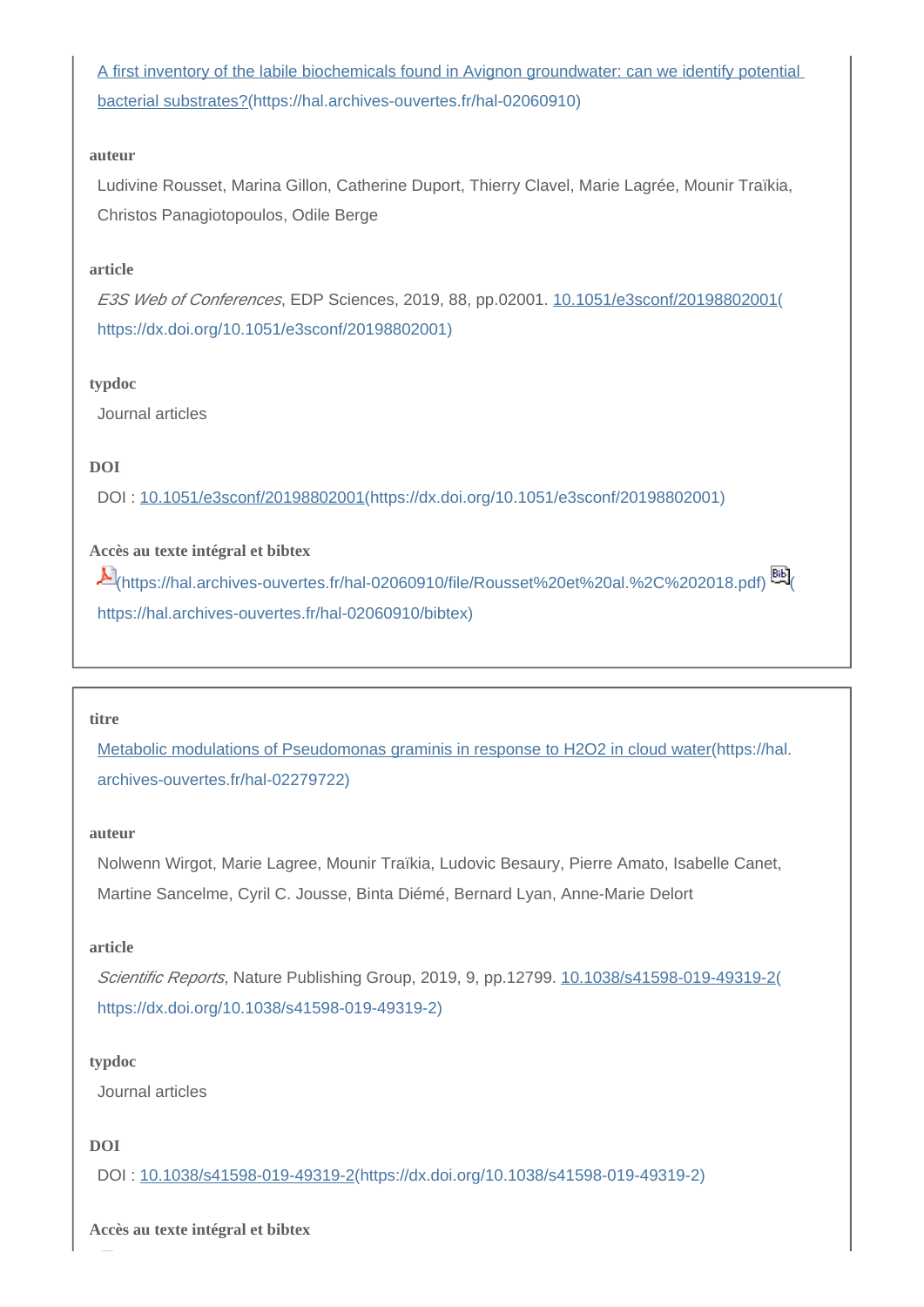[\(https://hal.archives-ouvertes.fr/hal-02279722/file/2019\\_Wirgot\\_Metabolic\\_Scientific%20Reports.](https://hal.archives-ouvertes.fr/hal-02279722/file/2019_Wirgot_Metabolic_Scientific%20Reports.pdf) [pdf\)](https://hal.archives-ouvertes.fr/hal-02279722/file/2019_Wirgot_Metabolic_Scientific%20Reports.pdf) [\(https://hal.archives-ouvertes.fr/hal-02279722/bibtex\)](https://hal.archives-ouvertes.fr/hal-02279722/bibtex)

## 2018

#### **titre**

[Quality of antiepileptic drugs in sub-Saharan Africa: A study in Gabon, Kenya, and Madagascar\(](https://hal-unilim.archives-ouvertes.fr/hal-01814257) [https://hal-unilim.archives-ouvertes.fr/hal-01814257\)](https://hal-unilim.archives-ouvertes.fr/hal-01814257)

#### **auteur**

Jérémy Jost, Voa Ratsimbazafy, Thu Trang Nguyen, Thuy Linh Nguyen, Hanh Dufat, Annabelle Dugay, Alassane Ba, Guilhem Sivadier, yattussia Mafilaza, Cyril C. Jousse, Mounir Traïkia, Martin Leremboure, Emilie Auditeau, Adeline Raharivelo, Edgard Brice Ngoungou, Symon m. Kariuki, Charles Newton, Pierre-Marie Preux

#### **article**

Epilepsia, Wiley, 2018, 59 (7), pp.1351-1361. [10.1111/epi.14445\(https://dx.doi.org/10.1111/epi.14445\)](https://dx.doi.org/10.1111/epi.14445)

#### **typdoc**

Journal articles

#### **DOI**

DOI : [10.1111/epi.14445\(https://dx.doi.org/10.1111/epi.14445\)](https://dx.doi.org/10.1111/epi.14445)

## **Accès au bibtex**

[\(https://hal-unilim.archives-ouvertes.fr/hal-01814257/bibtex\)](https://hal-unilim.archives-ouvertes.fr/hal-01814257/bibtex)

#### **titre**

[Synthesis of Branched-Chain Sugars with a DHAP-Dependent Aldolase: Ketones are Electrophile](https://hal.archives-ouvertes.fr/hal-02323732)  [Substrates of Rhamnulose-1- phosphate Aldolases\(https://hal.archives-ouvertes.fr/hal-02323732\)](https://hal.archives-ouvertes.fr/hal-02323732)

#### **auteur**

Victor Laurent, Ekaterina Darii, Angelina Aujon, Marine Debacker, Jean-Louis Petit, Virgil Hélaine, Tibor Liptaj, Martin Breza, Aline Mariage, Lionel Nauton, Mounir Traïkia, Marcel Salanoubat, Marielle Lemaire, Christine Guérard-Hélaine, Véronique de Berardinis

#### **article**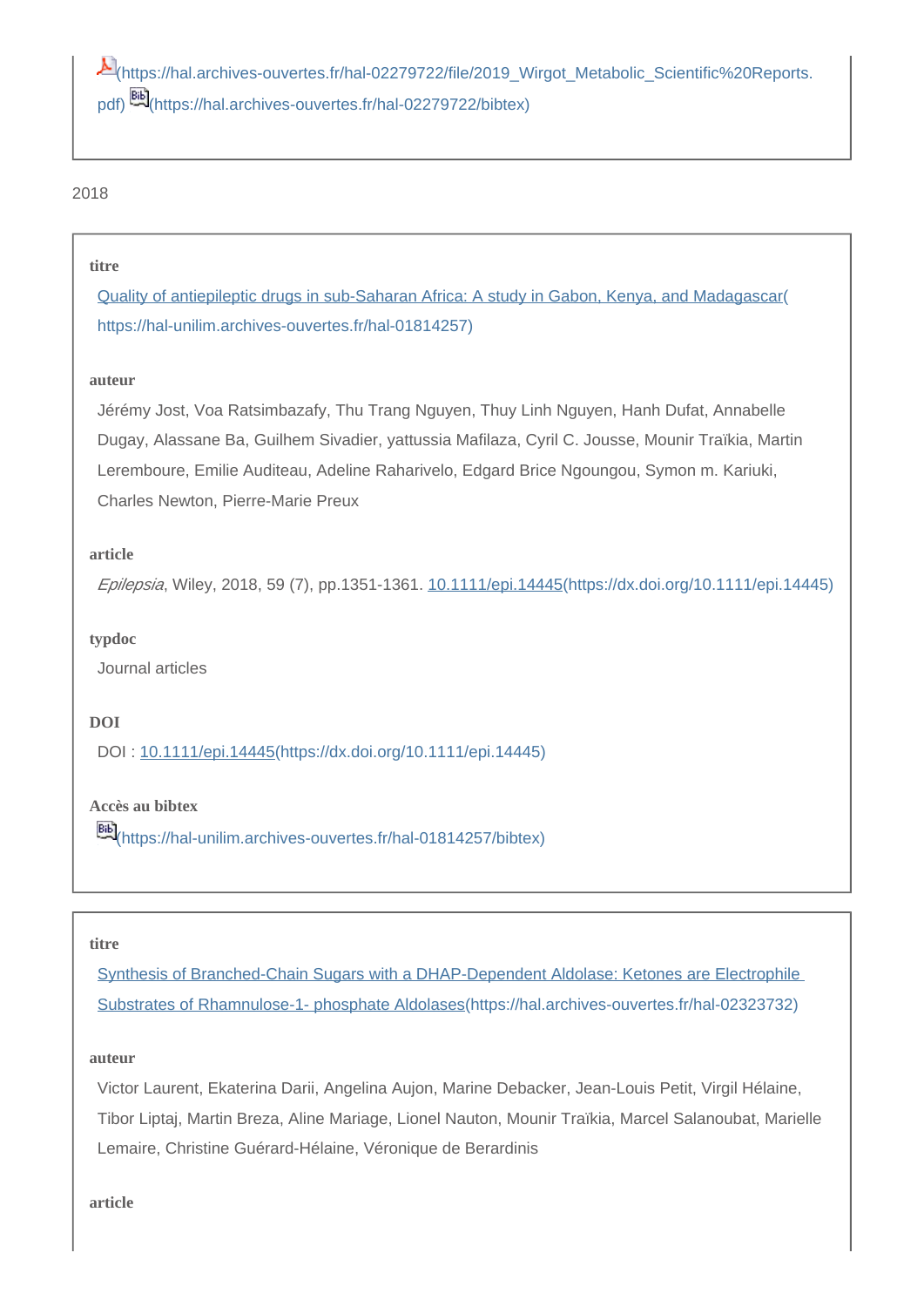Angewandte Chemie International Edition, Wiley-VCH Verlag, 2018, 57 (19), pp.5467 - 5471. [10.1002](https://dx.doi.org/10.1002/anie.201712851) [/anie.201712851\(https://dx.doi.org/10.1002/anie.201712851\)](https://dx.doi.org/10.1002/anie.201712851)

#### **typdoc**

Journal articles

## **DOI**

DOI : [10.1002/anie.201712851\(https://dx.doi.org/10.1002/anie.201712851\)](https://dx.doi.org/10.1002/anie.201712851)

## **Accès au texte intégral et bibtex**

[\(https://hal.archives-ouvertes.fr/hal-02323732/file/RhuAketones-laurent-2018.pdf\)](https://hal.archives-ouvertes.fr/hal-02323732/file/RhuAketones-laurent-2018.pdf) [\(https://hal.](https://hal.archives-ouvertes.fr/hal-02323732/bibtex) [archives-ouvertes.fr/hal-02323732/bibtex\)](https://hal.archives-ouvertes.fr/hal-02323732/bibtex)

## 2017

#### **titre**

[Molecular understanding of pyridinium ionic liquids as absorbents with water as refrigerant for use in](https://hal.archives-ouvertes.fr/hal-01656063)  [heat pumps\(https://hal.archives-ouvertes.fr/hal-01656063\)](https://hal.archives-ouvertes.fr/hal-01656063)

#### **auteur**

Pablo Sánchez, Mounir Traïkia, Alain Dequidt, Agilio A. H. Padua, Josefa García

#### **article**

AIChE Journal, Wiley, 2017, 63 (8), pp.3523 - 3531. [10.1002/aic.15690\(https://dx.doi.org/10.1002/aic.](https://dx.doi.org/10.1002/aic.15690) [15690\)](https://dx.doi.org/10.1002/aic.15690)

#### **typdoc**

Journal articles

## **DOI**

DOI : [10.1002/aic.15690\(https://dx.doi.org/10.1002/aic.15690\)](https://dx.doi.org/10.1002/aic.15690)

## **Accès au bibtex**

[6] [\(https://hal.archives-ouvertes.fr/hal-01656063/bibtex\)](https://hal.archives-ouvertes.fr/hal-01656063/bibtex)

#### **titre**

[Access to silver-NHC complexes from soluble silver species in aqueous or ethanolic ammonia\(](https://hal.archives-ouvertes.fr/hal-01655004) [https://hal.archives-ouvertes.fr/hal-01655004\)](https://hal.archives-ouvertes.fr/hal-01655004)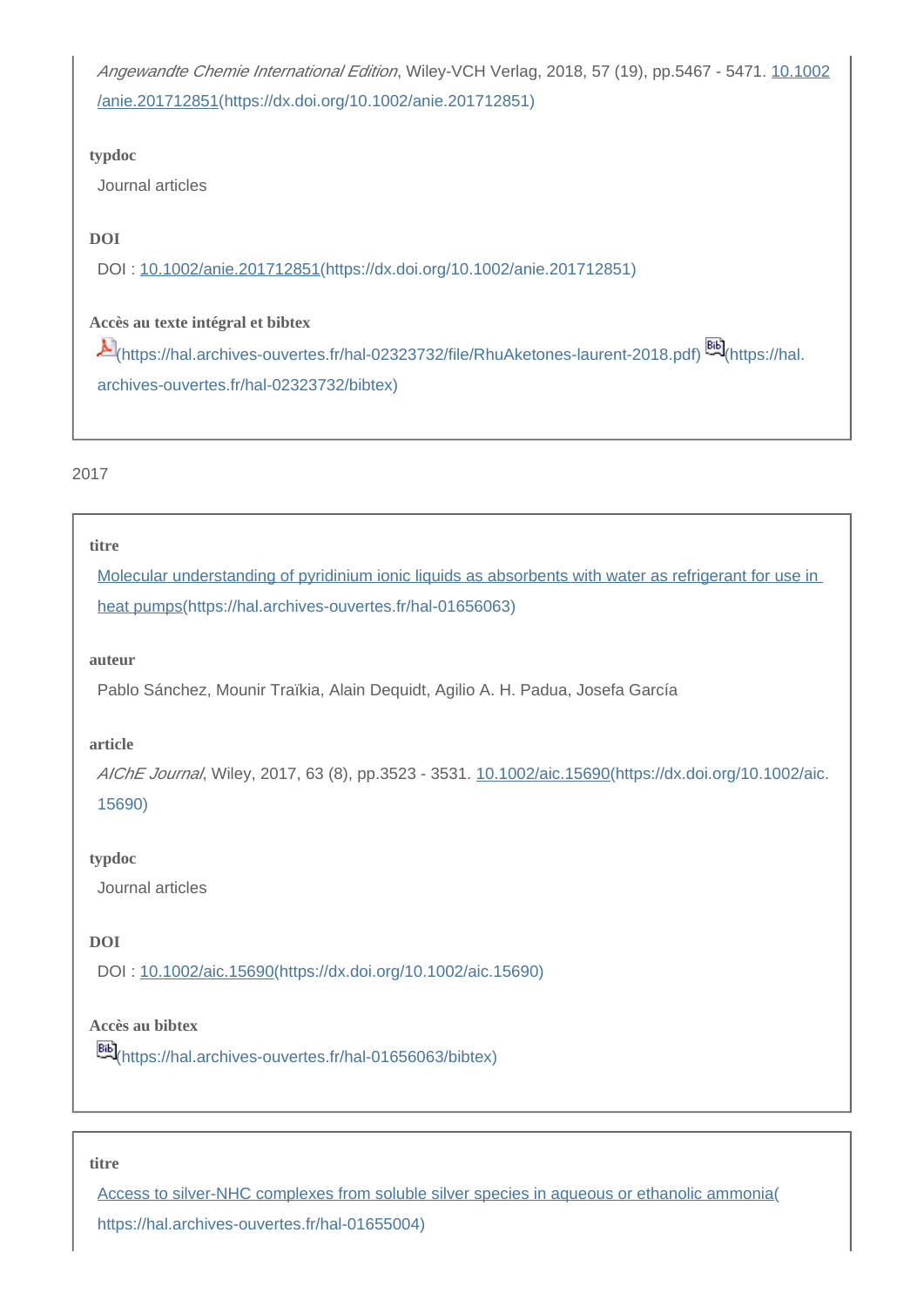#### **auteur**

Clémentine Gibard, Kévin Fauché, Régis Guillot, Laurent Jouffret, Mounir Traïkia, Arnaud Gautier, Federico Cisnetti

#### **article**

Journal of Organometallic Chemistry, Elsevier, 2017, 840, pp.70 - 74. [10.1016/j.jorganchem.](https://dx.doi.org/10.1016/j.jorganchem.2017.04.009) [2017.04.009\(https://dx.doi.org/10.1016/j.jorganchem.2017.04.009\)](https://dx.doi.org/10.1016/j.jorganchem.2017.04.009)

#### **typdoc**

Journal articles

## **DOI**

DOI : [10.1016/j.jorganchem.2017.04.009\(https://dx.doi.org/10.1016/j.jorganchem.2017.04.009\)](https://dx.doi.org/10.1016/j.jorganchem.2017.04.009)

#### **Accès au bibtex**

[\(https://hal.archives-ouvertes.fr/hal-01655004/bibtex\)](https://hal.archives-ouvertes.fr/hal-01655004/bibtex)

#### **titre**

[The impact of processing and aging on the oxidative potential, molecular structure and dissolution of](https://hal.archives-ouvertes.fr/hal-01546098)  [gelatin.\(https://hal.archives-ouvertes.fr/hal-01546098\)](https://hal.archives-ouvertes.fr/hal-01546098)

#### **auteur**

Anne Duconseille, Mounir Traikia, Marie Lagrée, Cyril Jousse, Guilhem Pagès, Philippe Gatellier, Thierry Astruc, Véronique Santé-Lhoutellier

#### **article**

Food Hydrocolloids, Elsevier, 2017, 66, pp.246-258. [10.1016/j.foodhyd.2016.11.034\(https://dx.doi.org](https://dx.doi.org/10.1016/j.foodhyd.2016.11.034) [/10.1016/j.foodhyd.2016.11.034\)](https://dx.doi.org/10.1016/j.foodhyd.2016.11.034)

#### **typdoc**

Journal articles

## **DOI**

DOI : [10.1016/j.foodhyd.2016.11.034\(https://dx.doi.org/10.1016/j.foodhyd.2016.11.034\)](https://dx.doi.org/10.1016/j.foodhyd.2016.11.034)

**Accès au bibtex**

[\(https://hal.archives-ouvertes.fr/hal-01546098/bibtex\)](https://hal.archives-ouvertes.fr/hal-01546098/bibtex)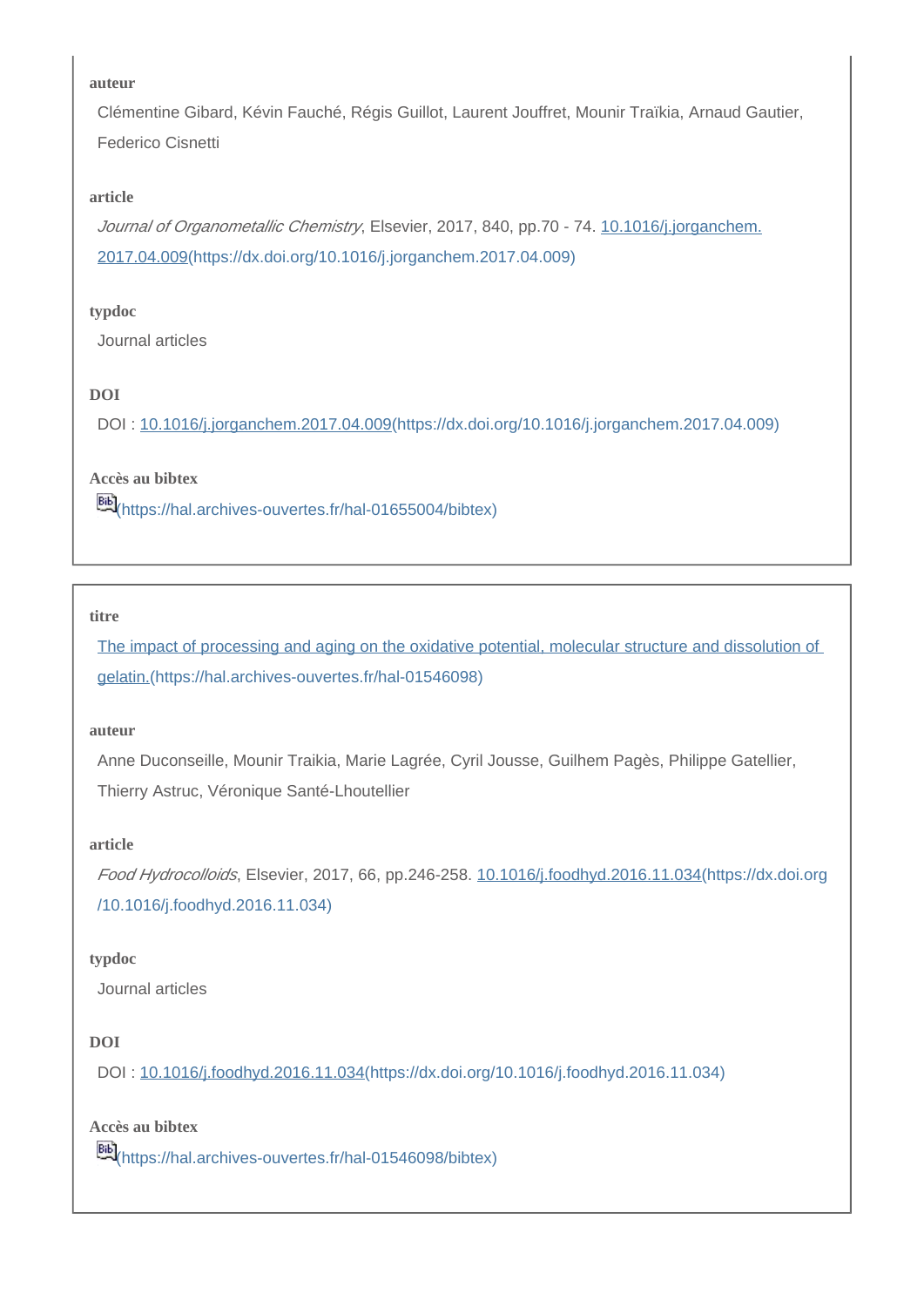#### **titre**

[Quantification of the impact of water as an impurity on standard physico-chemical properties of ionic](https://hal.archives-ouvertes.fr/hal-01289682)  [liquids\(https://hal.archives-ouvertes.fr/hal-01289682\)](https://hal.archives-ouvertes.fr/hal-01289682)

#### **auteur**

J.-M. Andanson, X. Meng, Mounir Traïkia, P. Husson

### **article**

Journal of Chemical Thermodynamics, Elsevier, 2016, 94, pp.169-176. [10.1016/j.jct.2015.11.008\(](https://dx.doi.org/10.1016/j.jct.2015.11.008) [https://dx.doi.org/10.1016/j.jct.2015.11.008\)](https://dx.doi.org/10.1016/j.jct.2015.11.008)

#### **typdoc**

Journal articles

## **DOI**

DOI : [10.1016/j.jct.2015.11.008\(https://dx.doi.org/10.1016/j.jct.2015.11.008\)](https://dx.doi.org/10.1016/j.jct.2015.11.008)

## **Accès au bibtex**

[6] [\(https://hal.archives-ouvertes.fr/hal-01289682/bibtex\)](https://hal.archives-ouvertes.fr/hal-01289682/bibtex)

### 2015

#### **titre**

[Towards the discrimination of gelatin by hrmas: role of processing on its chemical composition\(](https://hal.inrae.fr/hal-02742338) [https://hal.inrae.fr/hal-02742338\)](https://hal.inrae.fr/hal-02742338)

#### **auteur**

Anne Duconseille, Guilhem Pages, Mounir Traïkia, Marie Lagrée, Cyril Jousse, Naira Quintana, Thierry T. Astruc, Veronique V. Sante-Lhoutellier

## **article**

61. International Congress of Meat Science and Technology (ICoMST), Aug 2015, Clermont-Ferrand, France

#### **typdoc**

Conference papers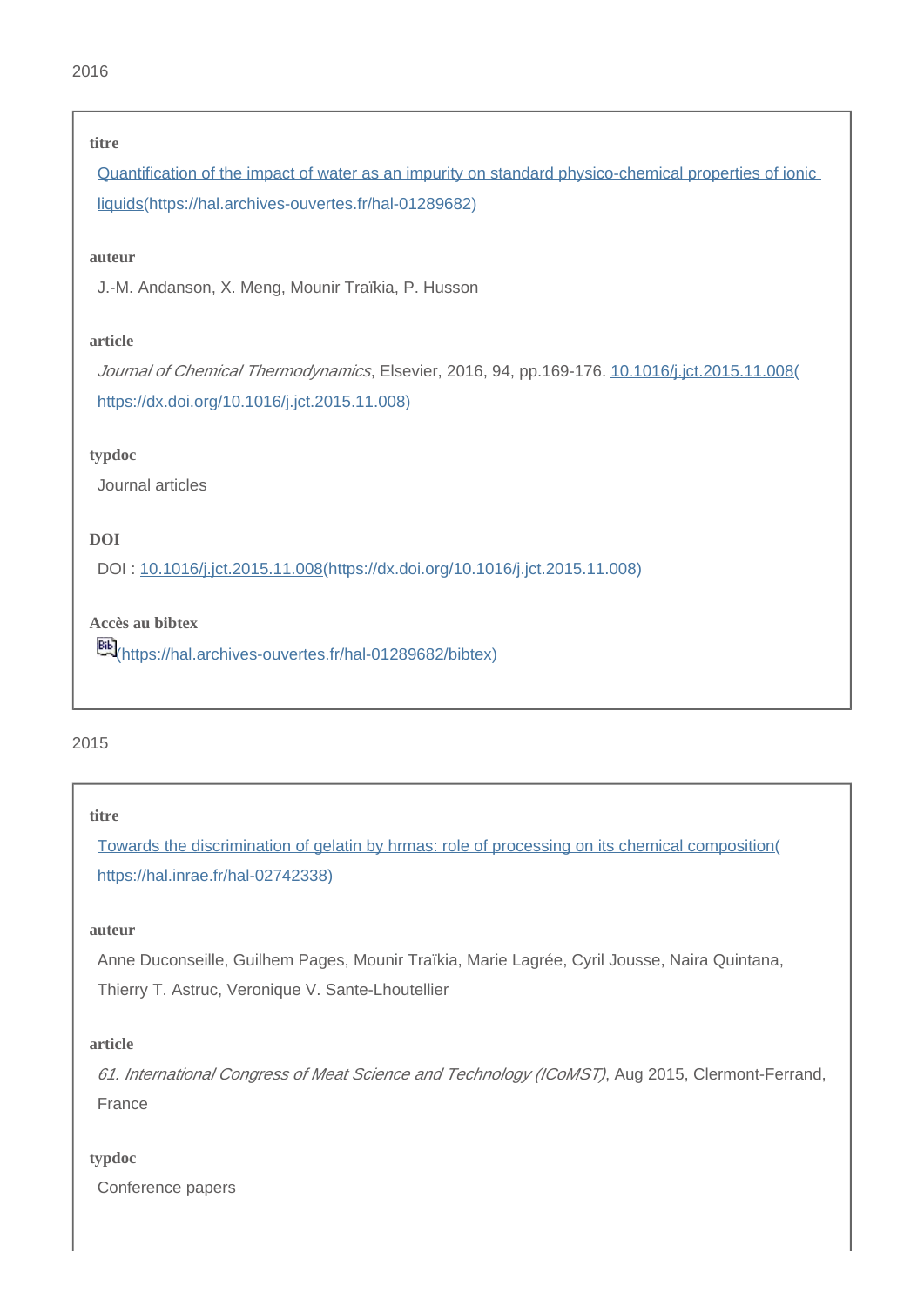## **Accès au texte intégral et bibtex**

 $E$ [\(https://hal.inrae.fr/hal-02742338/file/7.112\\_Anne%20Duconseille%20ICOMST%202015\\_1.pdf\)](https://hal.inrae.fr/hal-02742338/file/7.112_Anne%20Duconseille%20ICOMST%202015_1.pdf) [60] [https://hal.inrae.fr/hal-02742338/bibtex\)](https://hal.inrae.fr/hal-02742338/bibtex)

#### **titre**

[Vers une annotation RMN 1D et 2D ciblée à partir de matrices de référence\(https://hal.inrae.fr/hal-](https://hal.inrae.fr/hal-02743576)[02743576\)](https://hal.inrae.fr/hal-02743576)

#### **auteur**

Marie Lefebvre, Julie Pinelli, Nils Paulhe, Vanessa Zhendre, Claire Lopez, Franck Giacomoni, Cyril C. Jousse, Mounir Traïkia, Cécile Canlet, Alyssa Bouville, Lindsay Peyriga, Edern Cahoreau, Mickael M. Maucourt, Annick Moing, Dominique D. Rolin, Daniel Jacob, Catherine C. Deborde

#### **article**

9. Journées scientifiques du RFMF, Jun 2015, Lille, France. 2015

#### **typdoc**

Poster communications

#### **Accès au texte intégral et bibtex**

[\(https://hal.inrae.fr/hal-02743576/file/poster-RFMF\\_2015\\_P47\\_final-draft-1.pdf\)](https://hal.inrae.fr/hal-02743576/file/poster-RFMF_2015_P47_final-draft-1.pdf) [\(https://hal.inrae.](https://hal.inrae.fr/hal-02743576/bibtex) [fr/hal-02743576/bibtex\)](https://hal.inrae.fr/hal-02743576/bibtex)

#### **titre**

[Effect of Nitrile-Functionalization of Imidazolium-Based Ionic Liquids on Their Transport Properties,](https://hal.archives-ouvertes.fr/hal-01213424)  [Both Pure and Mixed with Lithium Salts.\(https://hal.archives-ouvertes.fr/hal-01213424\)](https://hal.archives-ouvertes.fr/hal-01213424)

#### **auteur**

Hassan Srour, Mounir Traïkia, Bernard Fenet, Hélène Rouault, Margarida F. Costa Gomes, Catherine C. Santini, Pascale Husson

#### **article**

Journal of Solution Chemistry, Springer Verlag (Germany), 2015, 44 (3-4), pp.495-510. [10.1007](https://dx.doi.org/10.1007/s10953-014-0280-2) [/s10953-014-0280-2\(https://dx.doi.org/10.1007/s10953-014-0280-2\)](https://dx.doi.org/10.1007/s10953-014-0280-2)

#### **typdoc**

Journal articles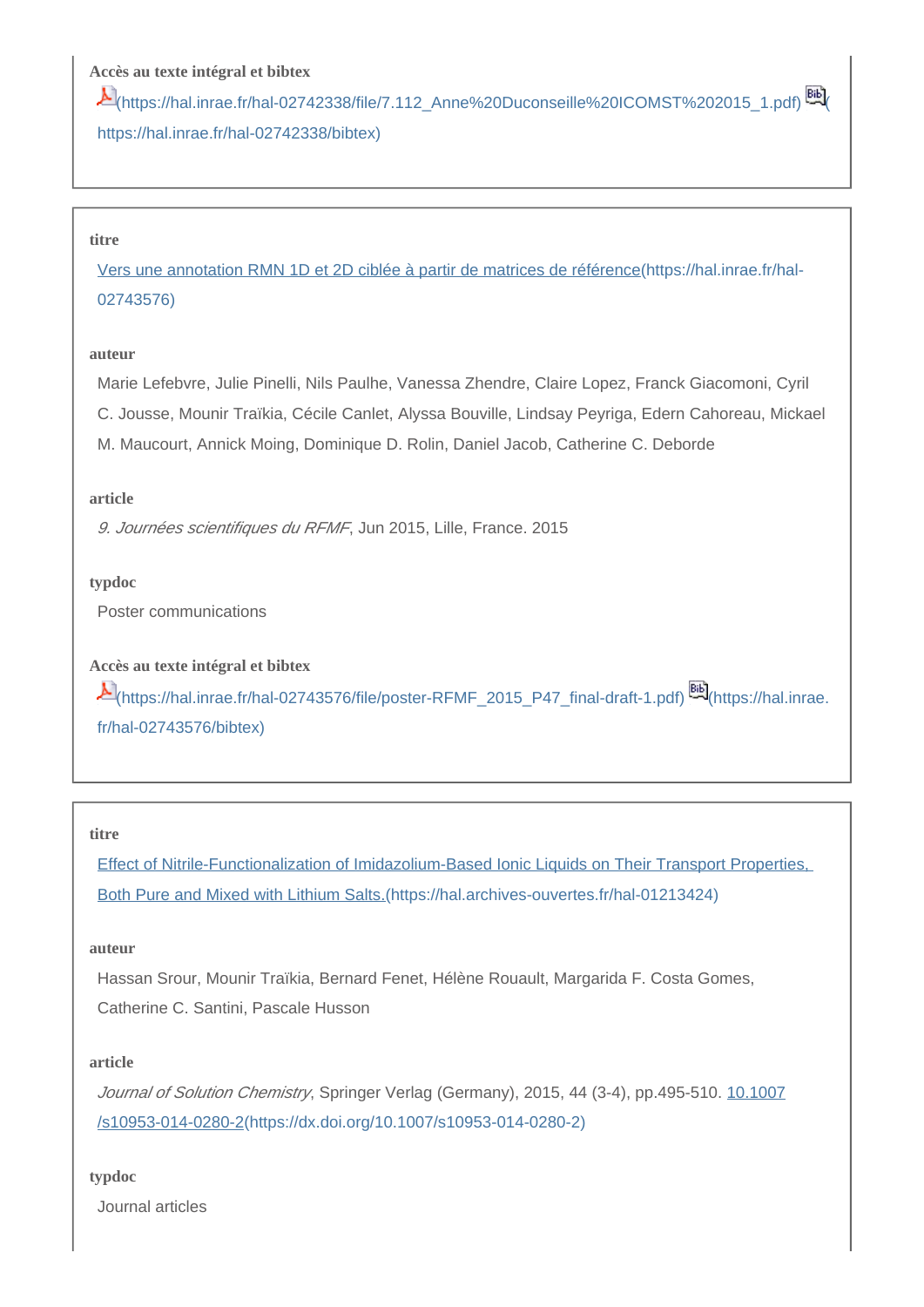## **DOI**

DOI : [10.1007/s10953-014-0280-2\(https://dx.doi.org/10.1007/s10953-014-0280-2\)](https://dx.doi.org/10.1007/s10953-014-0280-2)

## **Accès au bibtex**

[\(https://hal.archives-ouvertes.fr/hal-01213424/bibtex\)](https://hal.archives-ouvertes.fr/hal-01213424/bibtex)

#### **titre**

[Antioxidant activities of a polyglucuronic acid sodium salt obtained from TEMPO-mediated oxidation](https://hal.archives-ouvertes.fr/hal-01206750)  [of xanthan.\(https://hal.archives-ouvertes.fr/hal-01206750\)](https://hal.archives-ouvertes.fr/hal-01206750)

#### **auteur**

Cédric Delattre, Guillaume Pierre, Christine Gardarin, Mounir Traïkia, Redouan Elboutachfaiti, Akira Isogai, Philippe Michaud

#### **article**

Carbohydrate Polymers, Elsevier, 2015, 116, pp.34-41. [10.1016/j.carbpol.2014.04.054\(https://dx.doi.](https://dx.doi.org/10.1016/j.carbpol.2014.04.054) [org/10.1016/j.carbpol.2014.04.054\)](https://dx.doi.org/10.1016/j.carbpol.2014.04.054)

#### **typdoc**

Journal articles

#### **DOI**

DOI : [10.1016/j.carbpol.2014.04.054\(https://dx.doi.org/10.1016/j.carbpol.2014.04.054\)](https://dx.doi.org/10.1016/j.carbpol.2014.04.054)

## **Accès au bibtex**

[\(https://hal.archives-ouvertes.fr/hal-01206750/bibtex\)](https://hal.archives-ouvertes.fr/hal-01206750/bibtex)

#### **titre**

[L-Rhamnulose-1-phosphate and L-fuculose-1-phosphate aldolase mediated multi-enzyme cascade](https://hal.archives-ouvertes.fr/hal-01206695)  [systems for nitrocyclitol synthesis.\(https://hal.archives-ouvertes.fr/hal-01206695\)](https://hal.archives-ouvertes.fr/hal-01206695)

#### **auteur**

Flora Camps Bres, Christine Guérard-Hélaine, Virgil Hélaine, Carlos Fernandes, Israel Sánchez-Moreno, Mounir Traïkia, Eduardo García-Junceda, Marielle Lemaire

#### **article**

Journal of Molecular Catalysis B: Enzymatic, Elsevier, 2015, 114, pp.50-57. [10.1016/j.molcatb.](https://dx.doi.org/10.1016/j.molcatb.2014.10.016) [2014.10.016\(https://dx.doi.org/10.1016/j.molcatb.2014.10.016\)](https://dx.doi.org/10.1016/j.molcatb.2014.10.016)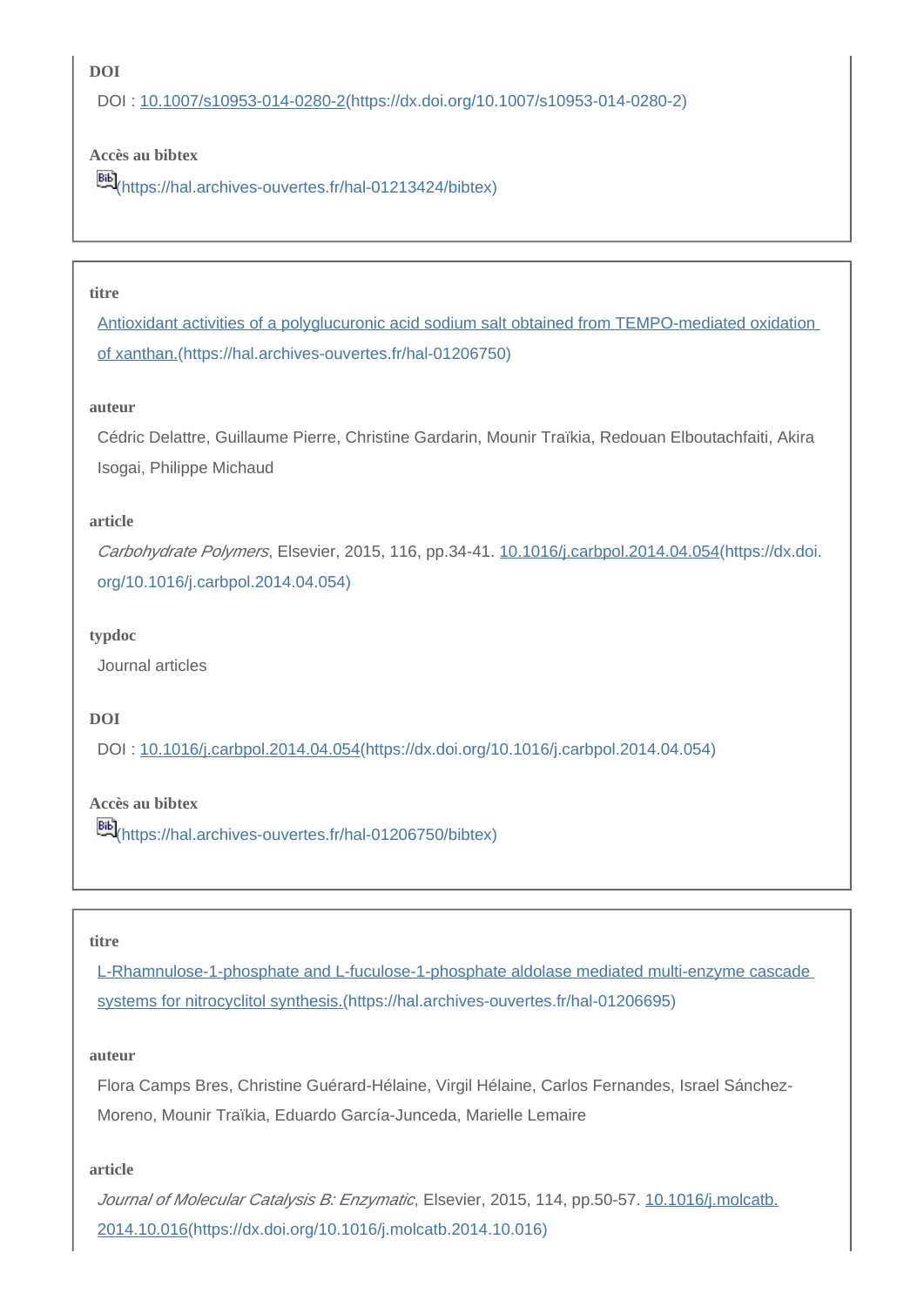#### **typdoc**

Journal articles

## **DOI**

DOI : [10.1016/j.molcatb.2014.10.016\(https://dx.doi.org/10.1016/j.molcatb.2014.10.016\)](https://dx.doi.org/10.1016/j.molcatb.2014.10.016)

## **Accès au bibtex**

[\(https://hal.archives-ouvertes.fr/hal-01206695/bibtex\)](https://hal.archives-ouvertes.fr/hal-01206695/bibtex)

#### 2014

## **titre**

[Ionic association and interactions in aqueous methylsulfate alkyl-imidazolium-based ionic liquids\(](https://hal.archives-ouvertes.fr/hal-01077357) [https://hal.archives-ouvertes.fr/hal-01077357\)](https://hal.archives-ouvertes.fr/hal-01077357)

#### **auteur**

J.-M. Andanson, Mounir Traïkia, P. Husson

## **article**

Journal of Chemical Thermodynamics, Elsevier, 2014, 77, pp.214-221. [10.1016/j.jct.2014.01.031\(](https://dx.doi.org/10.1016/j.jct.2014.01.031) [https://dx.doi.org/10.1016/j.jct.2014.01.031\)](https://dx.doi.org/10.1016/j.jct.2014.01.031)

#### **typdoc**

Journal articles

## **DOI**

DOI : [10.1016/j.jct.2014.01.031\(https://dx.doi.org/10.1016/j.jct.2014.01.031\)](https://dx.doi.org/10.1016/j.jct.2014.01.031)

## **Accès au bibtex**

[\(https://hal.archives-ouvertes.fr/hal-01077357/bibtex\)](https://hal.archives-ouvertes.fr/hal-01077357/bibtex)

#### **titre**

[Transport properties and ionic association in pure imidazolium-based ionic liquids as a function of](https://hal.archives-ouvertes.fr/hal-01077387)  [temperature.\(https://hal.archives-ouvertes.fr/hal-01077387\)](https://hal.archives-ouvertes.fr/hal-01077387)

#### **auteur**

B. E. Mbondo Tsamba, S. Sarraute, Mounir Traïkia, P. Husson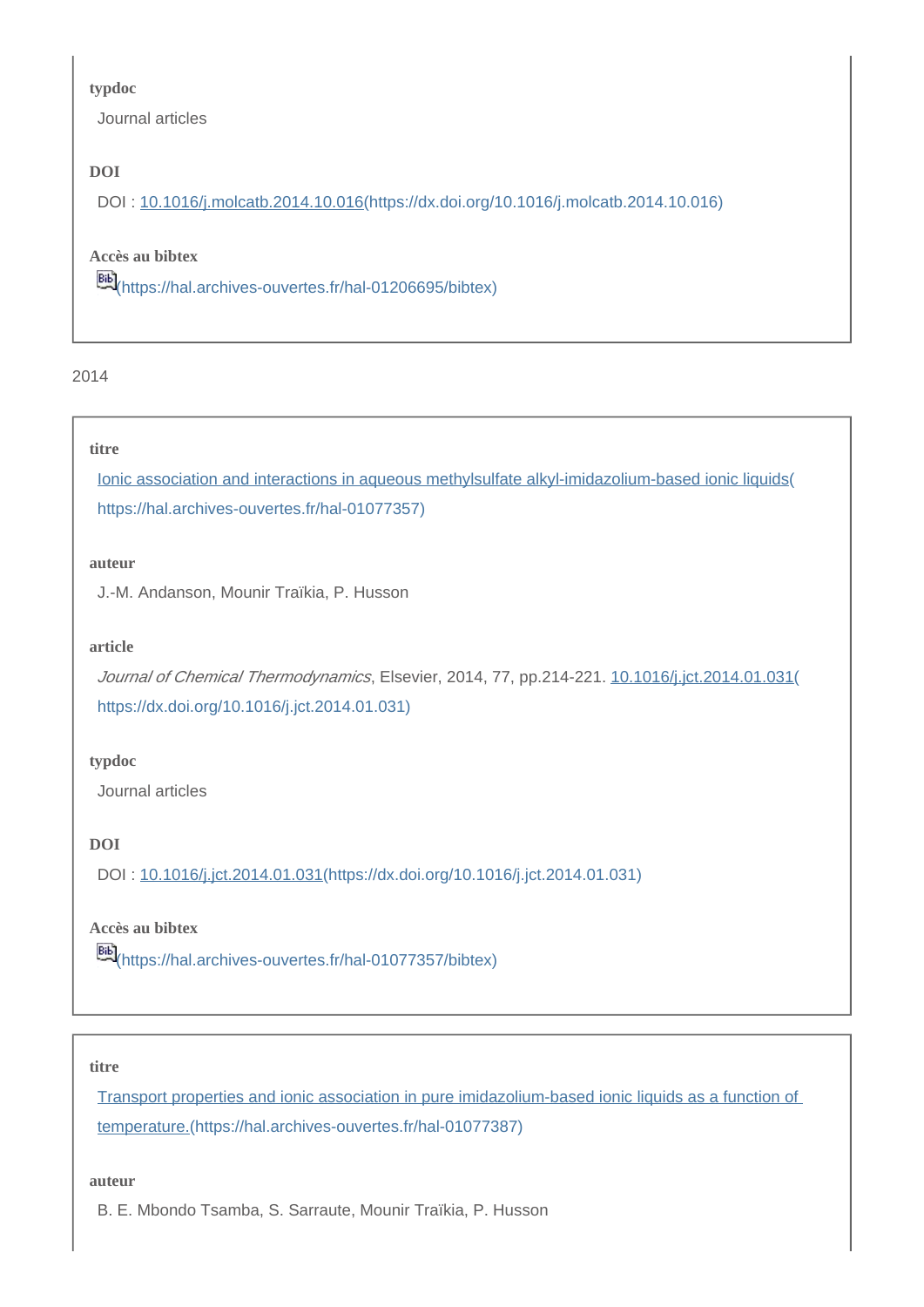Journal of Chemical and Engineering Data, American Chemical Society, 2014, 59, pp.1747-1754. [10.1021/je400841s\(https://dx.doi.org/10.1021/je400841s\)](https://dx.doi.org/10.1021/je400841s)

#### **typdoc**

Journal articles

#### **DOI**

DOI : [10.1021/je400841s\(https://dx.doi.org/10.1021/je400841s\)](https://dx.doi.org/10.1021/je400841s)

## **Accès au bibtex**

[\(https://hal.archives-ouvertes.fr/hal-01077387/bibtex\)](https://hal.archives-ouvertes.fr/hal-01077387/bibtex)

#### **titre**

[Branched and cyclic alkyl groups in imidazolium-based ionic liquids: Molecular organization and](https://hal.archives-ouvertes.fr/hal-00987591)  [physico-chemical properties.\(https://hal.archives-ouvertes.fr/hal-00987591\)](https://hal.archives-ouvertes.fr/hal-00987591)

#### **auteur**

A. Andresova, J. Storch, Mounir Traïkia, Z. Wagner, M. Bendova, P. Husson

#### **article**

Fluid Phase Equilibria, Elsevier, 2014, 371, pp.41-49

#### **typdoc**

Journal articles

**Accès au bibtex**

[66]<br>[\(https://hal.archives-ouvertes.fr/hal-00987591/bibtex\)](https://hal.archives-ouvertes.fr/hal-00987591/bibtex)

## 2013

#### **titre**

[Cloud metabolomics-Response to cold shock in bacteria originating from clouds\(https://hal.inrae.fr](https://hal.inrae.fr/hal-02745241) [/hal-02745241\)](https://hal.inrae.fr/hal-02745241)

#### **auteur**

Céline Dalle, Cédric Mendes, Isabelle Canet, Martine Sancelme, Marie Lagrée, Mounir Traïkia, Anne-Marie Delort, Pierre Amato, Cyril Jousse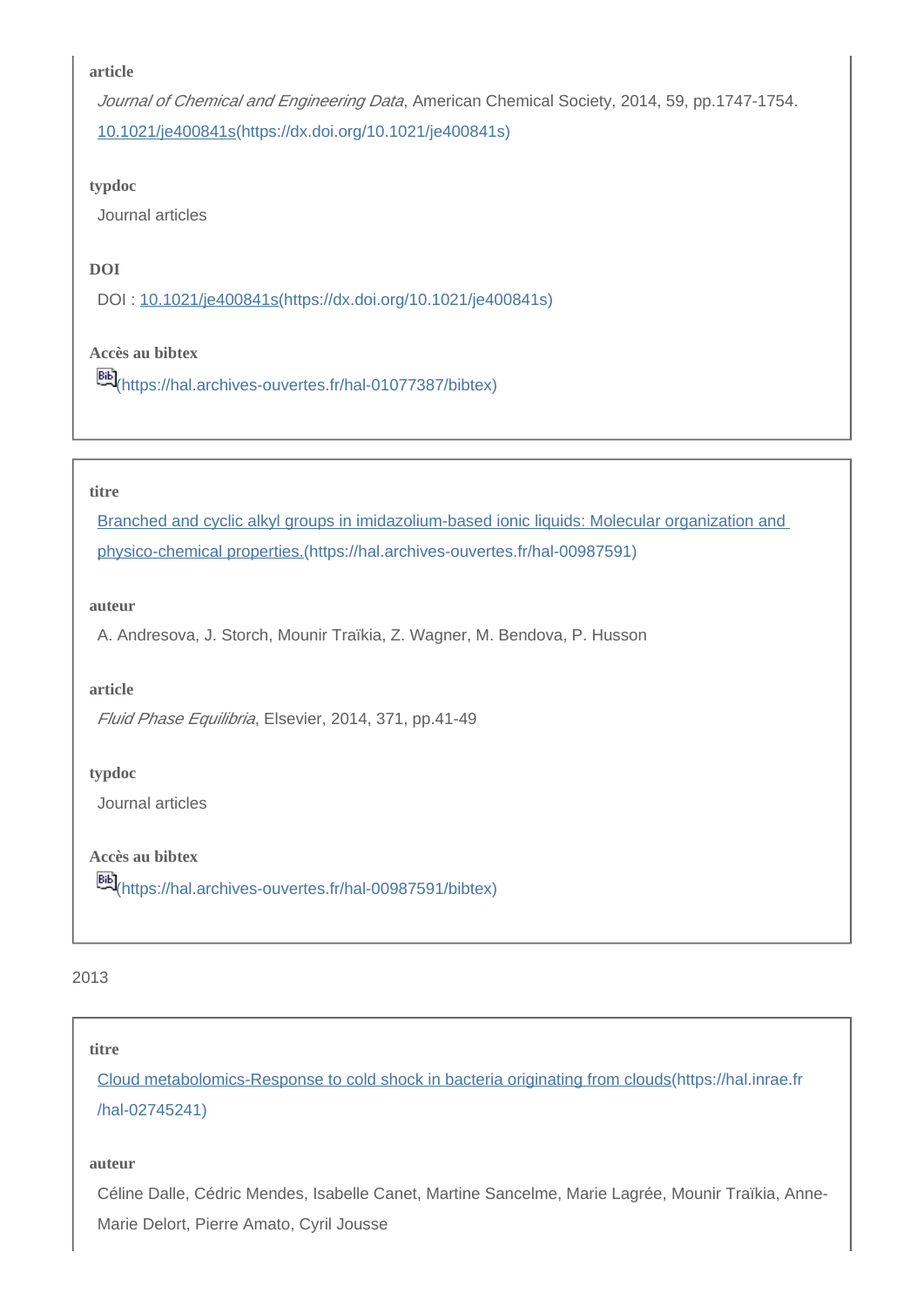9. Annual Conference of the Metabolomics Society, Jul 2013, Glasgow, United Kingdom. 2013, 9th Annual Conference of the Metabolomics Society

#### **typdoc**

Poster communications

## **Accès au texte intégral et bibtex**

[\(https://hal.inrae.fr/hal-02745241/file/2013\\_Dalle\\_9th%20annual%20conf\\_Glascow\\_1.pdf\)](https://hal.inrae.fr/hal-02745241/file/2013_Dalle_9th%20annual%20conf_Glascow_1.pdf) [\(](https://hal.inrae.fr/hal-02745241/bibtex) [https://hal.inrae.fr/hal-02745241/bibtex\)](https://hal.inrae.fr/hal-02745241/bibtex)

#### **titre**

[Complementarity of NMR and MS methods in metabolome analysis of dairy cows' urine\(https://hal.](https://hal.inrae.fr/hal-02749632) [inrae.fr/hal-02749632\)](https://hal.inrae.fr/hal-02749632)

#### **auteur**

Hamid Boudra, Christophe Thibaudeau, Mounir Traïkia, C. Bonnet, Cyril Jousse, M. Lagree, Estelle Pujos-Guillot, Diego Morgavi

#### **article**

7. Journées scientifiques du Réseau Français de Métabolomique et de Fluxomique, Réseau Francophone de Métabolomique et Fluxomique (RFMF). FRA., May 2013, Amiens, France. 1 p

#### **typdoc**

Conference papers

### **Accès au texte intégral et bibtex**

[\(https://hal.inrae.fr/hal-02749632/file/2013\\_Boudra%20et%20al\\_1.pdf\)](https://hal.inrae.fr/hal-02749632/file/2013_Boudra%20et%20al_1.pdf) [\(https://hal.inrae.fr/hal-](https://hal.inrae.fr/hal-02749632/bibtex)[02749632/bibtex\)](https://hal.inrae.fr/hal-02749632/bibtex)

#### **titre**

[Enzymatic degradation and bioactivity evaluation of C-6 oxidized chitosan\(https://hal.archives](https://hal.archives-ouvertes.fr/hal-00847410)[ouvertes.fr/hal-00847410\)](https://hal.archives-ouvertes.fr/hal-00847410)

#### **auteur**

Guillaume Pierre, Rym Salah, Christine Gardarin, Mounir Traïkia, Emmanuel Petit, A.M. Delort, Nabil Mameri, Farida Moulti-Mati, Philippe Michaud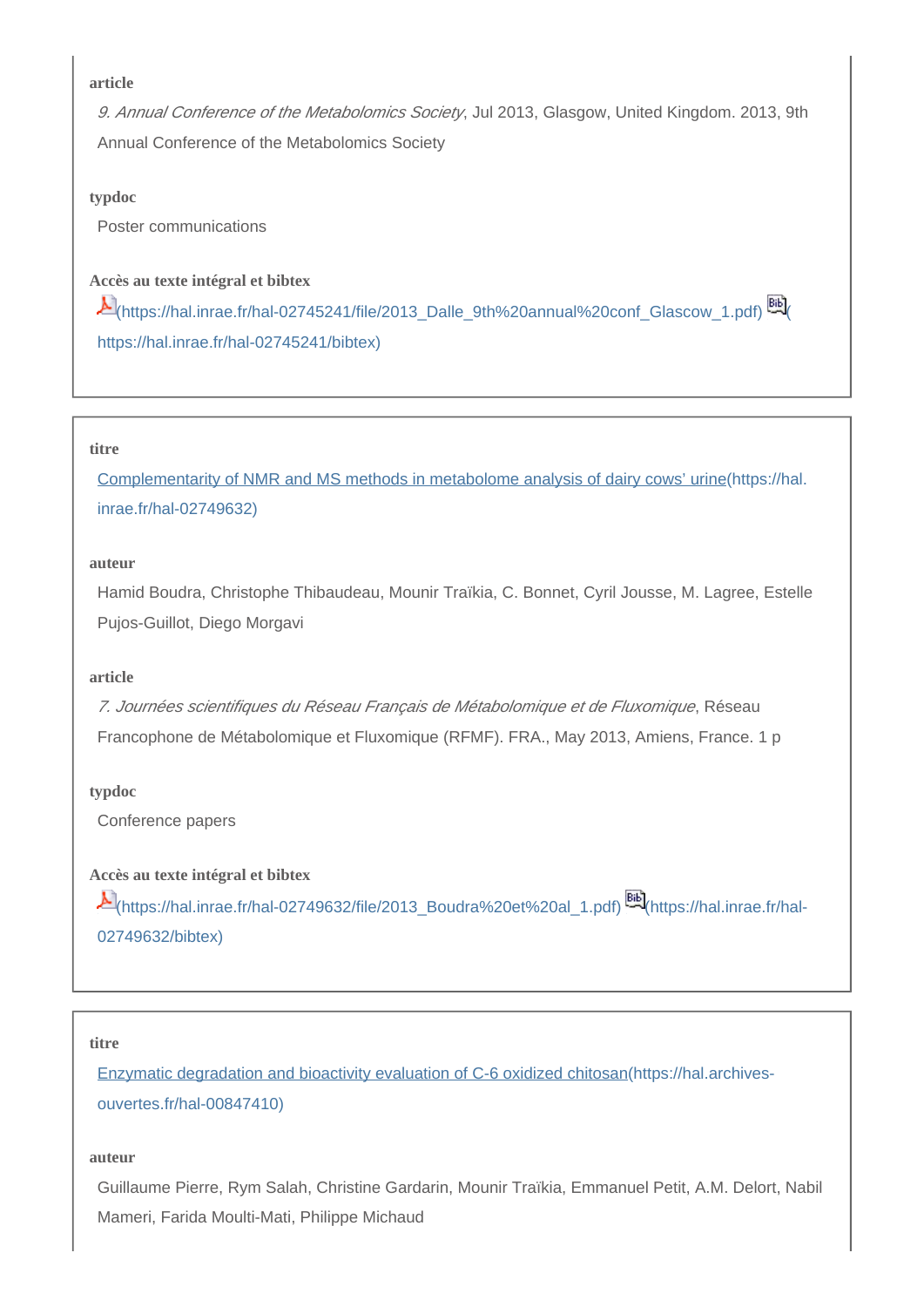International Journal of Biological Macromolecules, Elsevier, 2013, 60, pp.383-392

#### **typdoc**

Journal articles

## **Accès au bibtex**

[\(https://hal.archives-ouvertes.fr/hal-00847410/bibtex\)](https://hal.archives-ouvertes.fr/hal-00847410/bibtex)

#### **titre**

[Radical mechanisms of methyl vinyl ketone oligomerization through aqueous phase OH-oxidation: on](https://hal.archives-ouvertes.fr/hal-00846999)  [the paradoxical role of dissolved molecular oxygen.\(https://hal.archives-ouvertes.fr/hal-00846999\)](https://hal.archives-ouvertes.fr/hal-00846999)

## **auteur**

P. Renard, F. Siekmann, A. Gandolfo, J. Socorro, G. Salque, S. Ravier, E. Quivet, J.-L. Clément, Mounir Traïkia, A.M. Delort, D. Voisin, V. Vuitton, R. Thissen, Anne Monod

## **article**

Atmospheric Chemistry and Physics, European Geosciences Union, 2013, 13, pp.6473-6491. [10.5194](https://dx.doi.org/10.5194/acp-13-6473-2013) [/acp-13-6473-2013\(https://dx.doi.org/10.5194/acp-13-6473-2013\)](https://dx.doi.org/10.5194/acp-13-6473-2013)

## **typdoc**

Journal articles

## **DOI**

DOI : [10.5194/acp-13-6473-2013\(https://dx.doi.org/10.5194/acp-13-6473-2013\)](https://dx.doi.org/10.5194/acp-13-6473-2013)

## **Accès au texte intégral et bibtex**

[\(https://hal.archives-ouvertes.fr/hal-00846999/file/acp-13-6473-2013.pdf\)](https://hal.archives-ouvertes.fr/hal-00846999/file/acp-13-6473-2013.pdf) [\(https://hal.archives](https://hal.archives-ouvertes.fr/hal-00846999/bibtex)[ouvertes.fr/hal-00846999/bibtex\)](https://hal.archives-ouvertes.fr/hal-00846999/bibtex)

## **titre**

[Phototransformation of azoxystrobin fungicide in organic solvents. Photoisomerization vs](https://hal.archives-ouvertes.fr/hal-00950556)  [photodegradation.\(https://hal.archives-ouvertes.fr/hal-00950556\)](https://hal.archives-ouvertes.fr/hal-00950556)

#### **auteur**

Jeoffrey Chastain, Alexandra ter Halle, Pascal de Sainte Claire, Guillaume Voyard, Mounir Traïkia, Claire Richard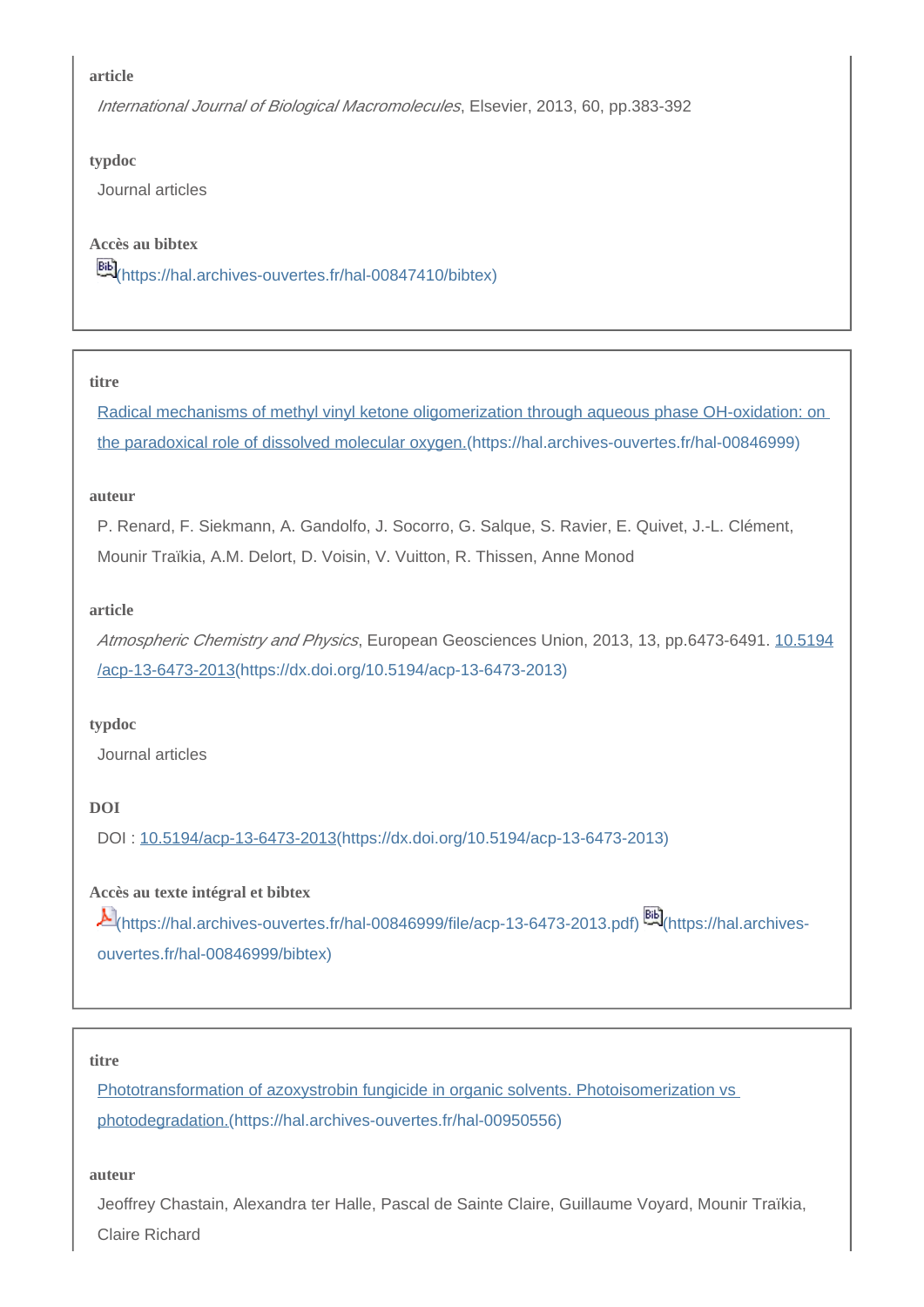Photochemical & Photobiological Sciences, Royal Society of Chemistry, 2013, 12, pp.2076-2083

**typdoc**

Journal articles

**Accès au bibtex**

[6] [\(https://hal.archives-ouvertes.fr/hal-00950556/bibtex\)](https://hal.archives-ouvertes.fr/hal-00950556/bibtex)

2011

#### **titre**

[Biotransformation of methanol and formaldehyde by bacteria isolated from clouds. Comparison with](https://hal.archives-ouvertes.fr/hal-00609947)  [radical chemistry\(https://hal.archives-ouvertes.fr/hal-00609947\)](https://hal.archives-ouvertes.fr/hal-00609947)

### **auteur**

Mickaël Vaitilingom, Slavomira Husarova, Laurent Deguillaume, Mounir Traïkia, Virginie Vinatier, Martine Sancelme, Pierre Amato, Maria Matulova, A.M. Delort

#### **article**

IUGG 2011, Earth on the Edge Science for a Sustainable Planet, Jun 2011, Melbourne, Australia

**typdoc**

Conference papers

**Accès au bibtex**

[\(https://hal.archives-ouvertes.fr/hal-00609947/bibtex\)](https://hal.archives-ouvertes.fr/hal-00609947/bibtex)

#### **titre**

Les microorganismes des nuages: Jouent-ils un rôle dans la chimie atmosphérique et les [précipitations ?\(https://hal.archives-ouvertes.fr/hal-00589270\)](https://hal.archives-ouvertes.fr/hal-00589270)

#### **auteur**

A.M. Delort, Mickaël Vaitilingom, Pierre Amato, Eléonore Attard, Virginie Vinatier, Slavomira Husarova, Martine Sancelme, Nicolas Gaiani, Mounir Traïkia, Muriel Mourguy, Maria Matulova, Laurent Deguillaume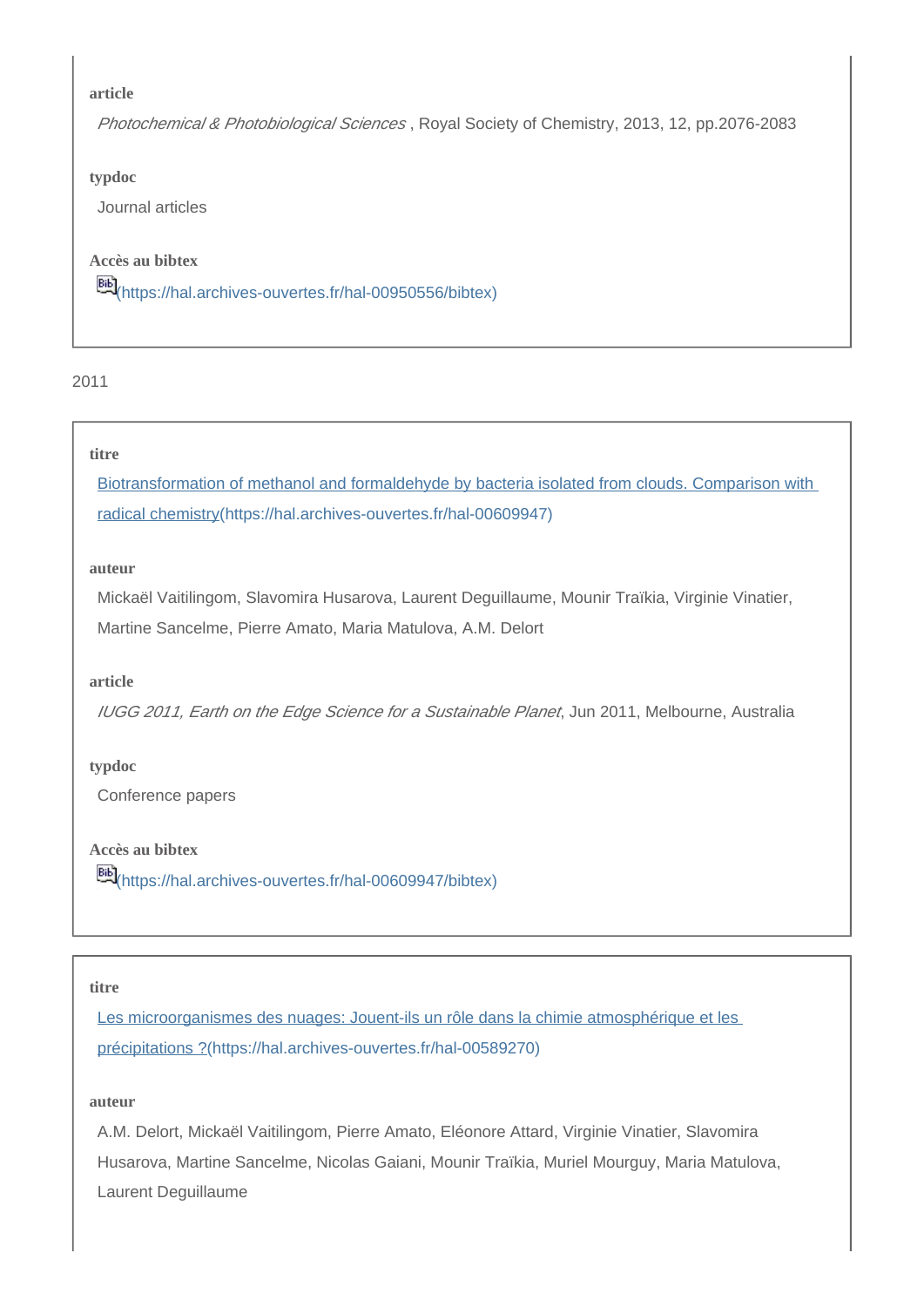8ème rencontre des microbiologistes du pôle clermontois, Apr 2011, Clermont-Ferrand, France

#### **typdoc**

Conference papers

#### **Accès au bibtex**

[\(https://hal.archives-ouvertes.fr/hal-00589270/bibtex\)](https://hal.archives-ouvertes.fr/hal-00589270/bibtex)

#### **titre**

[Catabolism of L-Ascorbate by Lactobacillus rhamnosus GG\(https://hal.archives-ouvertes.fr/hal-](https://hal.archives-ouvertes.fr/hal-00603715)[00603715\)](https://hal.archives-ouvertes.fr/hal-00603715)

#### **auteur**

Denis Linares, Philippe Michaud, A.M. Delort, Mounir Traïkia, Jérôme Warrand

#### **article**

Journal of Agricultural and Food Chemistry, American Chemical Society, 2011, 59, pp.4140-4147

#### **typdoc**

Journal articles

## **Accès au bibtex**

[\(https://hal.archives-ouvertes.fr/hal-00603715/bibtex\)](https://hal.archives-ouvertes.fr/hal-00603715/bibtex)

#### **titre**

[Biotransformation of methanol and formaldehyde by bacteria isolated from clouds. Comparison with](https://hal.archives-ouvertes.fr/hal-00651353)  [radical chemistry\(https://hal.archives-ouvertes.fr/hal-00651353\)](https://hal.archives-ouvertes.fr/hal-00651353)

#### **auteur**

Slavomira Husarova, Mickaël Vaitilingom, Laurent Deguillaume, Mounir Traïkia, Virginie Vinatier, Martine Sancelme, Pierre Amato, Maria Matulova, A.M. Delort

#### **article**

Atmospheric environment, Elsevier, 2011, 45, pp.6093-6102

#### **typdoc**

Journal articles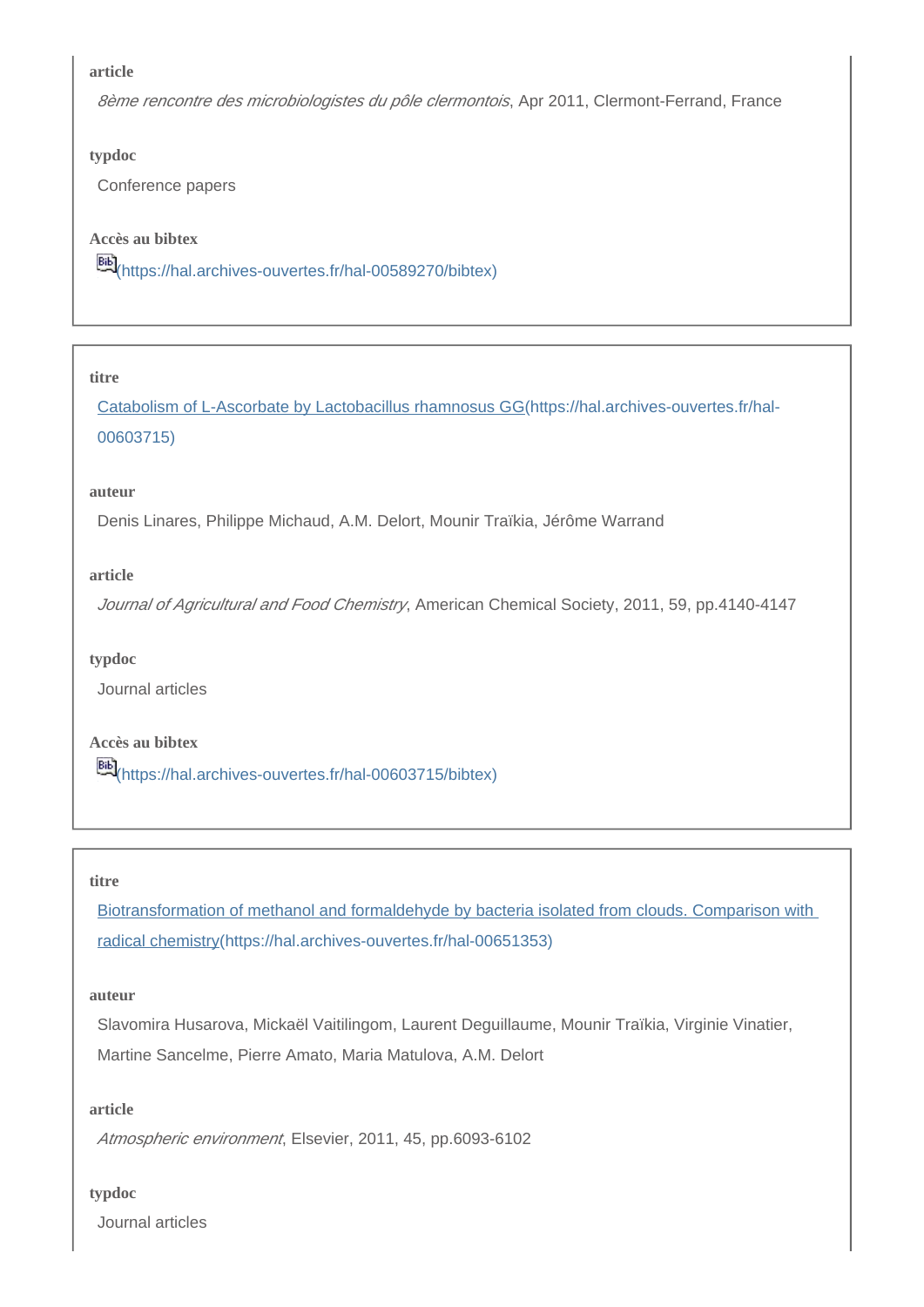#### **titre**

[Click glycoconjugation of per-azido- and alkynyl-functionalized beta-peptides built from aspartic acid\(](https://hal.archives-ouvertes.fr/hal-00493375) [https://hal.archives-ouvertes.fr/hal-00493375\)](https://hal.archives-ouvertes.fr/hal-00493375)

#### **auteur**

Marielle Barra, Olivier Roy, Mounir Traïkia, Claude Taillefumier

#### **article**

Organic and Biomolecular Chemistry, Royal Society of Chemistry, 2010, pp.2941-2955

#### **typdoc**

Journal articles

**Accès au bibtex**

[\(https://hal.archives-ouvertes.fr/hal-00493375/bibtex\)](https://hal.archives-ouvertes.fr/hal-00493375/bibtex)

#### **titre**

[Click Chelators – The Behavior of Platinum and Palladium Complexes in the Presence of Guanosine](https://hal.archives-ouvertes.fr/hal-00530546)  [and DNA\(https://hal.archives-ouvertes.fr/hal-00530546\)](https://hal.archives-ouvertes.fr/hal-00530546)

#### **auteur**

Aurélien Chevry, Marie-Laure Teyssot, Aurélie Maisonial, Pascale Lemoine, Bernard Viossat, Mounir Traïkia, David J Aitken, Georges Alves, Laurent Morel, Lionel Nauton, Arnaud Gautier

#### **article**

European Journal of Inorganic Chemistry, Wiley-VCH Verlag, 2010, pp.3513-3519. [10.1002/ejic.](https://dx.doi.org/10.1002/ejic.201000183) [201000183\(https://dx.doi.org/10.1002/ejic.201000183\)](https://dx.doi.org/10.1002/ejic.201000183)

#### **typdoc**

Journal articles

## **DOI**

DOI : [10.1002/ejic.201000183\(https://dx.doi.org/10.1002/ejic.201000183\)](https://dx.doi.org/10.1002/ejic.201000183)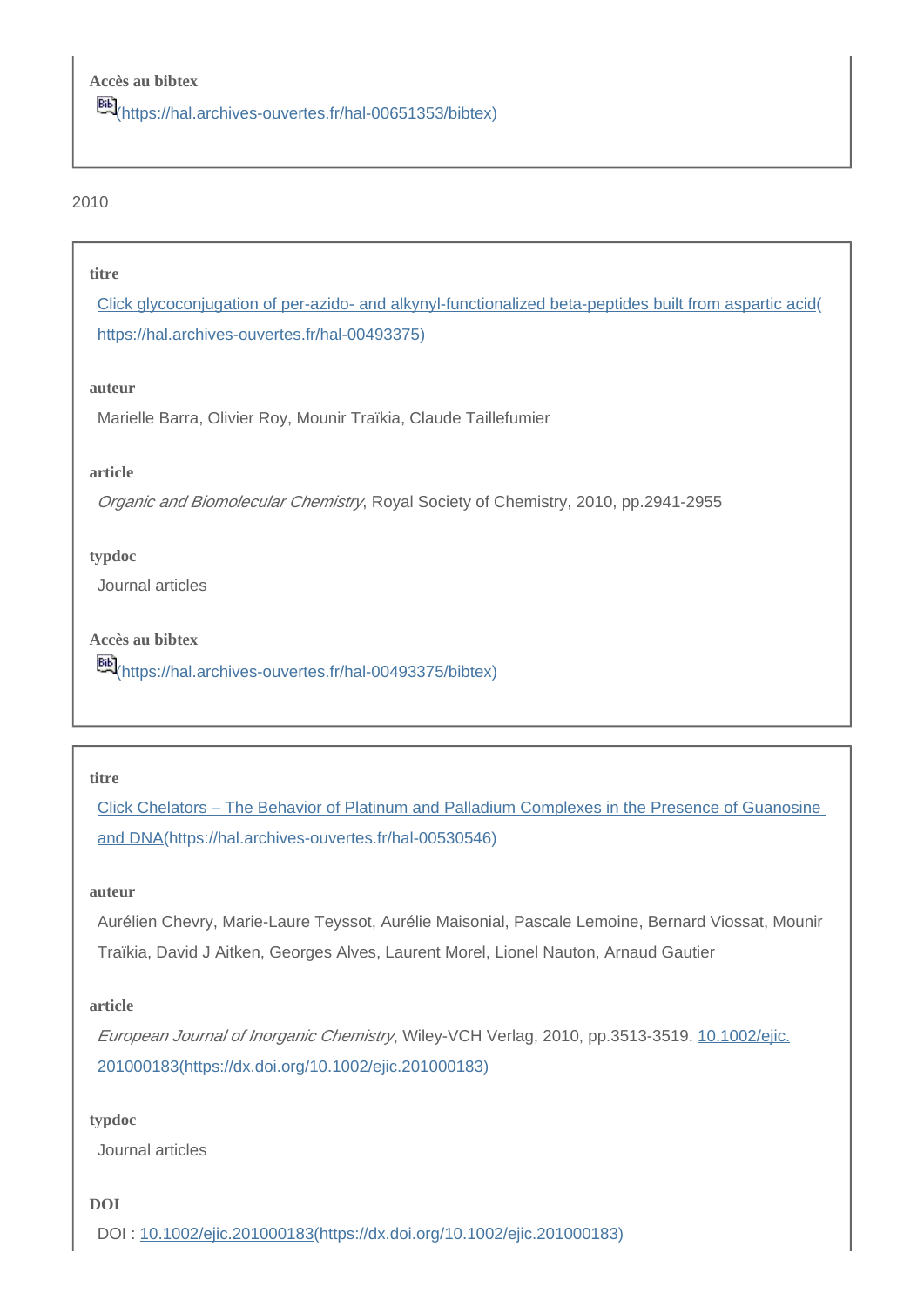## **Accès au bibtex**

[\(https://hal.archives-ouvertes.fr/hal-00530546/bibtex\)](https://hal.archives-ouvertes.fr/hal-00530546/bibtex)

#### **titre**

[In vivo 31P and 13C NMR investigations of Rhodococcus rhodochrous metabolism and behaviour](https://hal.archives-ouvertes.fr/hal-00492876)  [during biotransformation processes\(https://hal.archives-ouvertes.fr/hal-00492876\)](https://hal.archives-ouvertes.fr/hal-00492876)

#### **auteur**

Charlène Chorao, Pascale Pascale Besse, P. Besse-Hoggan Besse-Hoggan, Mounir Traïkia, Martine Sancelme, Richard Bligny, Elisabeth Gout, Gilles Mailhot, A.M. Delort

#### **article**

Journal of Applied Microbiology, Wiley, 2010, 108 (5), pp.1733-1743

#### **typdoc**

Journal articles

## **Accès au bibtex**

[6] [\(https://hal.archives-ouvertes.fr/hal-00492876/bibtex\)](https://hal.archives-ouvertes.fr/hal-00492876/bibtex)

#### **titre**

[An Entry to 1,7-Dioxaspiro\[5.6\]dodecanes and 1,6-Dioxaspiro\[4.6\]undecanes\(https://hal.archives](https://hal.archives-ouvertes.fr/hal-00506245)[ouvertes.fr/hal-00506245\)](https://hal.archives-ouvertes.fr/hal-00506245)

#### **auteur**

Anthony Ollivier, M.-E. Sinibaldi, Loïc Toupet, Mounir Traïkia, Isabelle Canet

#### **article**

Tetrahedron Letters, Elsevier, 2010, 51, pp.4147-4149. [10.1016/j.tetlet.2010.06.003\(https://dx.doi.org](https://dx.doi.org/10.1016/j.tetlet.2010.06.003) [/10.1016/j.tetlet.2010.06.003\)](https://dx.doi.org/10.1016/j.tetlet.2010.06.003)

#### **typdoc**

Journal articles

#### **DOI**

DOI : [10.1016/j.tetlet.2010.06.003\(https://dx.doi.org/10.1016/j.tetlet.2010.06.003\)](https://dx.doi.org/10.1016/j.tetlet.2010.06.003)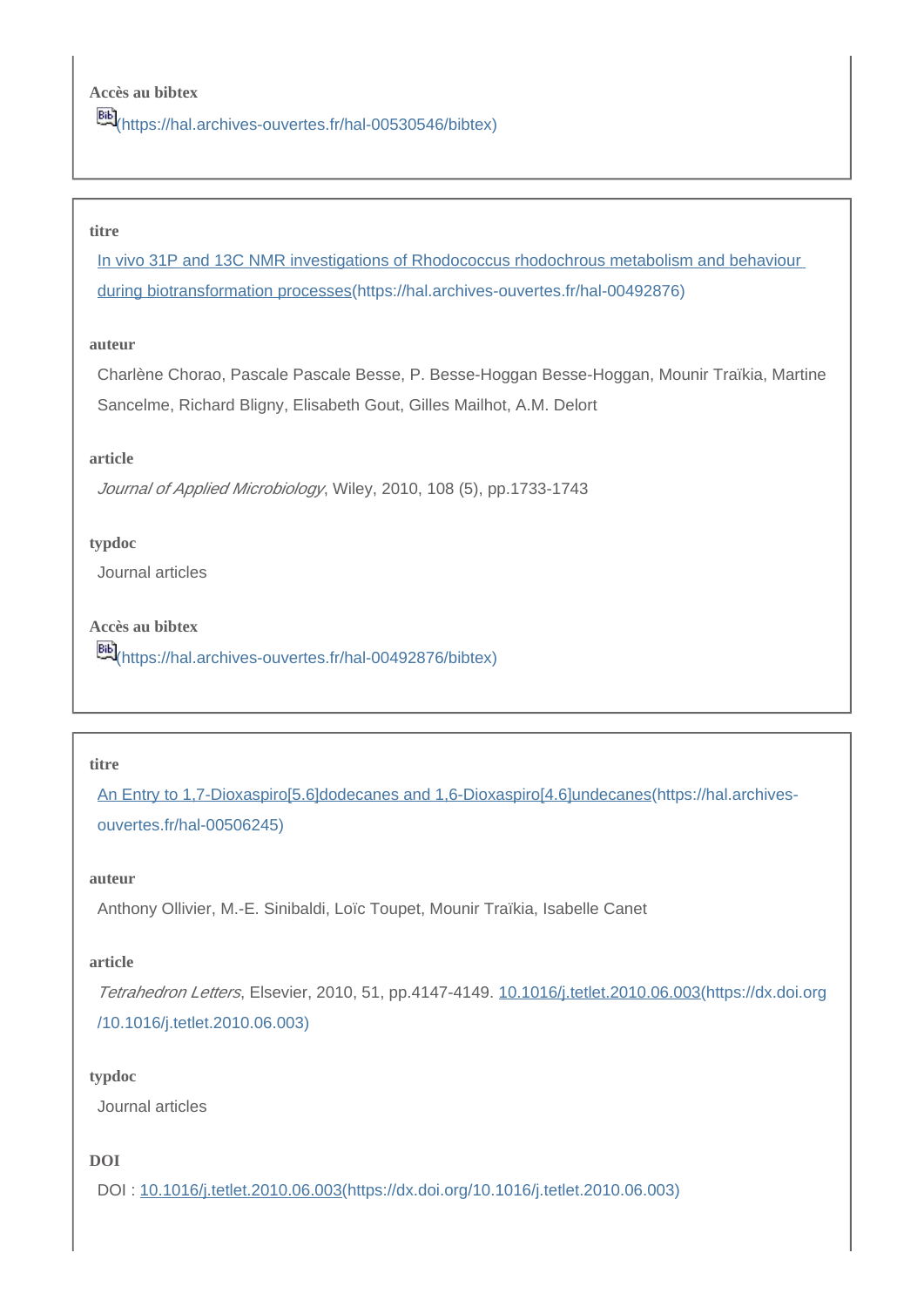#### **titre**

[2-Aminobenzothiazole degradation by free and Ca-alginate immobilized cells of Rhodococcus](https://hal.archives-ouvertes.fr/hal-00367155)  [rhodochrous\(https://hal.archives-ouvertes.fr/hal-00367155\)](https://hal.archives-ouvertes.fr/hal-00367155)

#### **auteur**

Charlène Chorao, Franck Charmantray, Pascale Pascale Besse, P. Besse-Hoggan Besse-Hoggan, Martine Sancelme, Angela Cincilei, Mounir Traïkia, Gilles Mailhot, A.M. Delort

#### **article**

Chemosphere, Elsevier, 2009, 75, pp.121-128

#### **typdoc**

Journal articles

**Accès au texte intégral et bibtex**

[\(https://hal.archives-ouvertes.fr/hal-00367155/file/chemosphere.pdf\)](https://hal.archives-ouvertes.fr/hal-00367155/file/chemosphere.pdf) [\(https://hal.archives](https://hal.archives-ouvertes.fr/hal-00367155/bibtex)[ouvertes.fr/hal-00367155/bibtex\)](https://hal.archives-ouvertes.fr/hal-00367155/bibtex)

#### **titre**

[Improved copper\(I\)-NHC catalytic efficiency on huisgen reaction by addition of aromatic nitrogen](https://hal.archives-ouvertes.fr/hal-00396435)  [donors\(https://hal.archives-ouvertes.fr/hal-00396435\)](https://hal.archives-ouvertes.fr/hal-00396435)

#### **auteur**

Marie-Laure Teyssot, Aurélien Chevry, Mounir Traïkia, Malika El-Ghozzi, Daniel Avignant, Arnaud Gautier

#### **article**

Chemistry - A European Journal, Wiley-VCH Verlag, 2009, 15, pp.6322-6326

#### **typdoc**

Journal articles

**Accès au bibtex**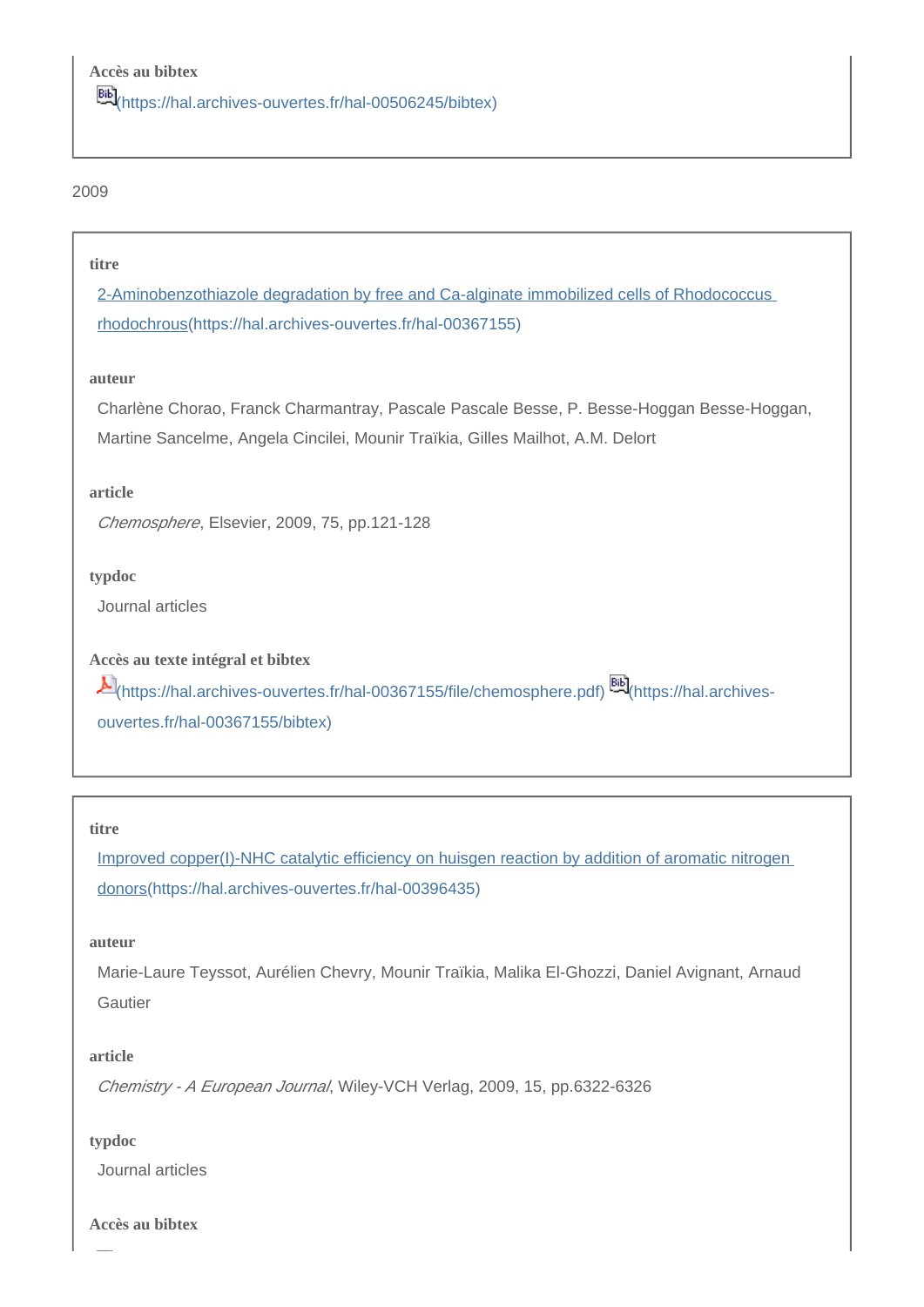#### **titre**

[2-aminobenzothiazole degradation by free and Ca-alginate gel immobilized cells of Rhodococcus sp.\(](https://hal.archives-ouvertes.fr/hal-00331959) [https://hal.archives-ouvertes.fr/hal-00331959\)](https://hal.archives-ouvertes.fr/hal-00331959)

#### **auteur**

Charlène Chorao, Franck Charmantray, Angela Cincilei, Mounir Traïkia, Pascale Pascale Besse, P. Besse-Hoggan Besse-Hoggan, Martine Sancelme, Gilles Mailhot, A.M. Delort

#### **article**

Congrès Interdisciplinaire "Interactions entre les processus physico-chimiques et microbiologiques dans l'environnement", Oct 2008, AUBIERE, France

#### **typdoc**

Conference papers

**Accès au bibtex** [\(https://hal.archives-ouvertes.fr/hal-00331959/bibtex\)](https://hal.archives-ouvertes.fr/hal-00331959/bibtex)

#### **titre**

[click chelators for platinum-based anticancer drugs\(https://hal.archives-ouvertes.fr/hal-00204439\)](https://hal.archives-ouvertes.fr/hal-00204439)

#### **auteur**

Aurélie Maisonial, Patrycja Serafin, Mounir Traïkia, Eric Debiton, Vincent Thery, David J Aitken, Pascale Lemoine, Arnaud Gautier, Bernard Viossat

#### **article**

European Journal of Organic Chemistry, Wiley-VCH Verlag, 2008, 2008 (2), pp.298-305. [10.1002/ejic.](https://dx.doi.org/10.1002/ejic.200700849) [200700849\(https://dx.doi.org/10.1002/ejic.200700849\)](https://dx.doi.org/10.1002/ejic.200700849)

#### **typdoc**

Journal articles

#### **DOI**

DOI : [10.1002/ejic.200700849\(https://dx.doi.org/10.1002/ejic.200700849\)](https://dx.doi.org/10.1002/ejic.200700849)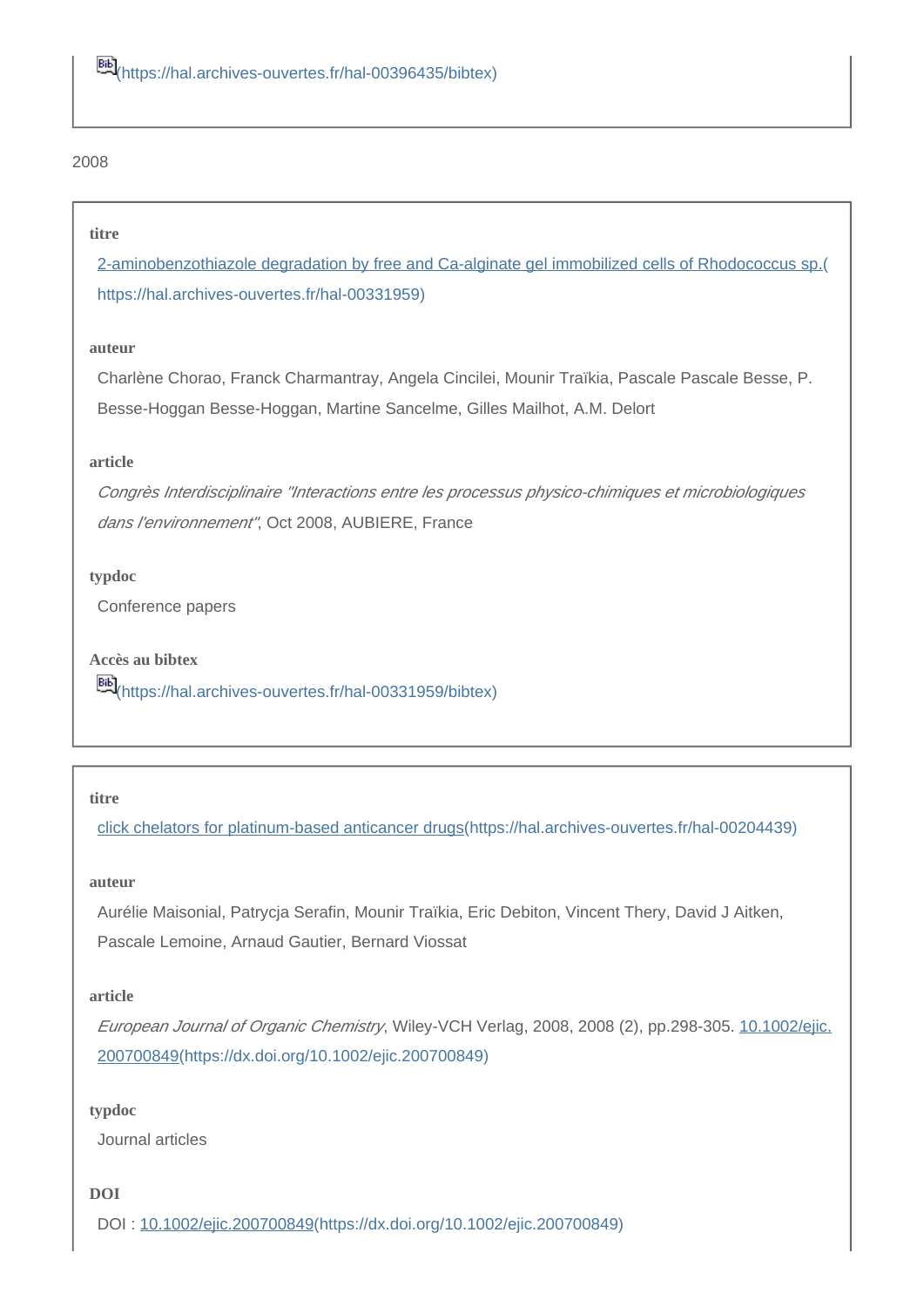#### **titre**

[Control of the Platinum\(II\) ligating properties of rigid 1,2-diamines: the case of trans-2,3](https://hal.archives-ouvertes.fr/hal-00118388) [diaminonorbornane.\(https://hal.archives-ouvertes.fr/hal-00118388\)](https://hal.archives-ouvertes.fr/hal-00118388)

#### **auteur**

Aurélie Maisonial, Mounir Traïkia, Arnaud Gautier, David J Aitken

#### **article**

Tetrahedron Letters, Elsevier, 2006, 47 (46), pp.8091-8093. [10.1016/jtetlet.2006.09.054\(https://dx.doi.](https://dx.doi.org/10.1016/jtetlet.2006.09.054) [org/10.1016/jtetlet.2006.09.054\)](https://dx.doi.org/10.1016/jtetlet.2006.09.054)

## **typdoc**

Journal articles

## **DOI**

DOI : [10.1016/jtetlet.2006.09.054\(https://dx.doi.org/10.1016/jtetlet.2006.09.054\)](https://dx.doi.org/10.1016/jtetlet.2006.09.054)

## **Accès au texte intégral et bibtex**

[\(https://hal.archives-ouvertes.fr/hal-00118388/file/TL2006-3.pdf\)](https://hal.archives-ouvertes.fr/hal-00118388/file/TL2006-3.pdf) [\(https://hal.archives-ouvertes.fr](https://hal.archives-ouvertes.fr/hal-00118388/bibtex) [/hal-00118388/bibtex\)](https://hal.archives-ouvertes.fr/hal-00118388/bibtex)

## 2005

## **titre**

[Complementarity of the photo- and biodegradation processes for pollutants removal from the aquatic](https://hal.archives-ouvertes.fr/hal-00128632)  [compartment: Application to 2-aminobenzothiazole\(https://hal.archives-ouvertes.fr/hal-00128632\)](https://hal.archives-ouvertes.fr/hal-00128632)

## **auteur**

A. Bunescu, Bruno Combourieu, Pascale Pascale Besse, P. Besse-Hoggan Besse-Hoggan, M. Sancelme, I. Dragalin, O. Covaliova, A. Cincilei, V. Covaliov, J. Gutu, Mounir Traïkia, Gilles Mailhot, A.M. Delort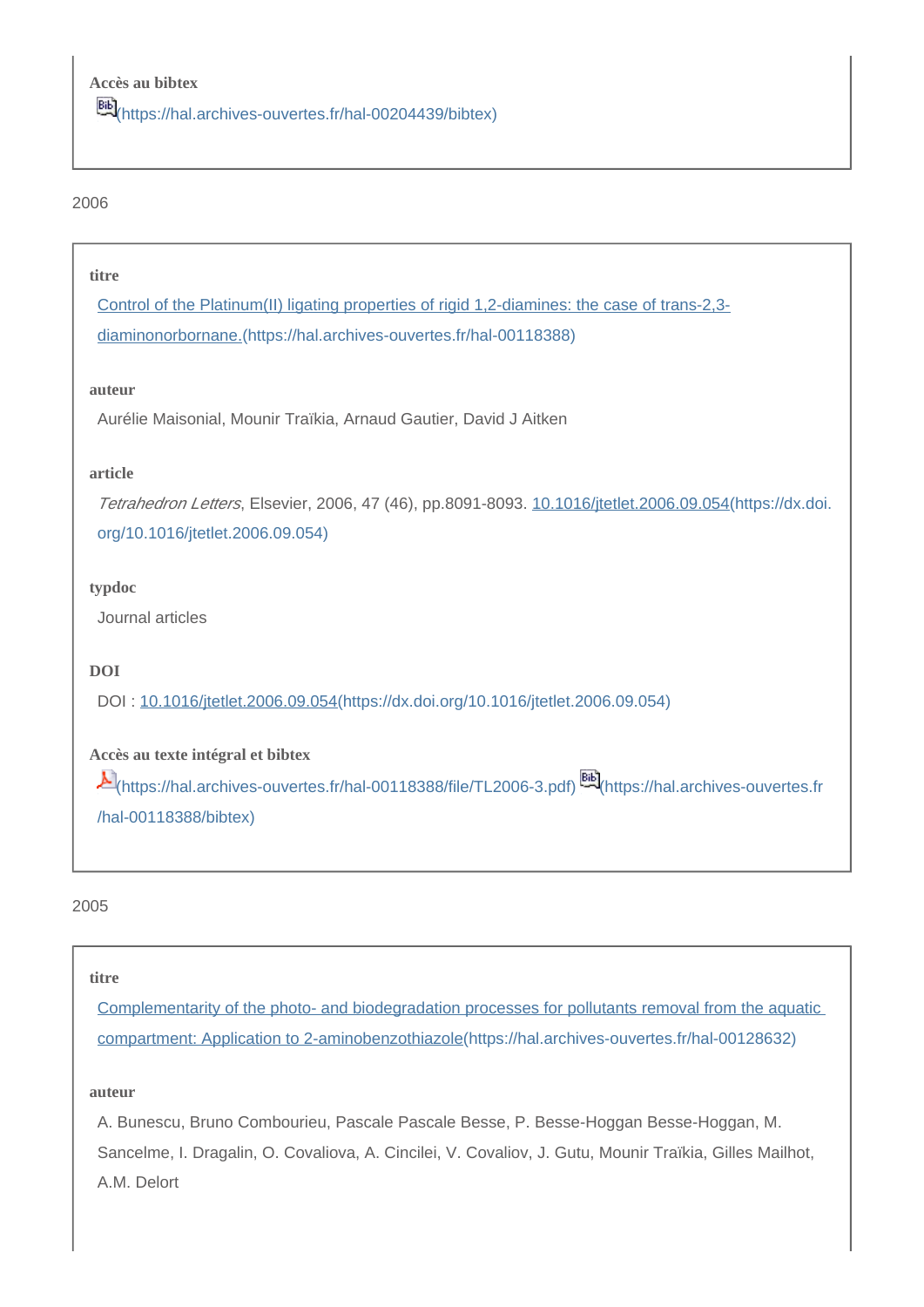Romanian International Conference on Chemistry and Chemical Engineering, Sep 2005, Bucarest, Romania

#### **typdoc**

Conference papers

## **Accès au bibtex**

[\(https://hal.archives-ouvertes.fr/hal-00128632/bibtex\)](https://hal.archives-ouvertes.fr/hal-00128632/bibtex)

#### **titre**

[Complementarity of the photo- and biodegradation processes for pollutants removal from the aquatic](https://hal.archives-ouvertes.fr/hal-00128408)  [compartment: Application to 2-aminobenzothiazole\(https://hal.archives-ouvertes.fr/hal-00128408\)](https://hal.archives-ouvertes.fr/hal-00128408)

#### **auteur**

A. Bunescu, Bruno Combourieu, Pascale Pascale Besse, P. Besse-Hoggan Besse-Hoggan, M. Sancelme, I. Dragalin, O. Covaliova, A. Cincilei, V. Covaliov, J. Gutu, Mounir Traïkia, Gilles Mailhot, A.M. Delort

#### **article**

Workshop INTAS – Moldova 2005, Jun 2005, Chisinau, Moldova

#### **typdoc**

Conference papers

## **Accès au bibtex**

[6] [\(https://hal.archives-ouvertes.fr/hal-00128408/bibtex\)](https://hal.archives-ouvertes.fr/hal-00128408/bibtex)

#### **titre**

[Complementarity of the photo- and biodegradation processes for polluants removal from the aquatic](https://hal.archives-ouvertes.fr/hal-00128128)  [compartments : Application to 2-aminobenzothiazole\(https://hal.archives-ouvertes.fr/hal-00128128\)](https://hal.archives-ouvertes.fr/hal-00128128)

#### **auteur**

A. Bunescu, Bruno Combourieu, Pascale Pascale Besse, P. Besse-Hoggan Besse-Hoggan, M. Sancelme, A. Cincilei, Gilles Mailhot, Mounir Traïkia, A.M. Delort

#### **article**

GERM XIX, Apr 2005, Carry le Rouet, France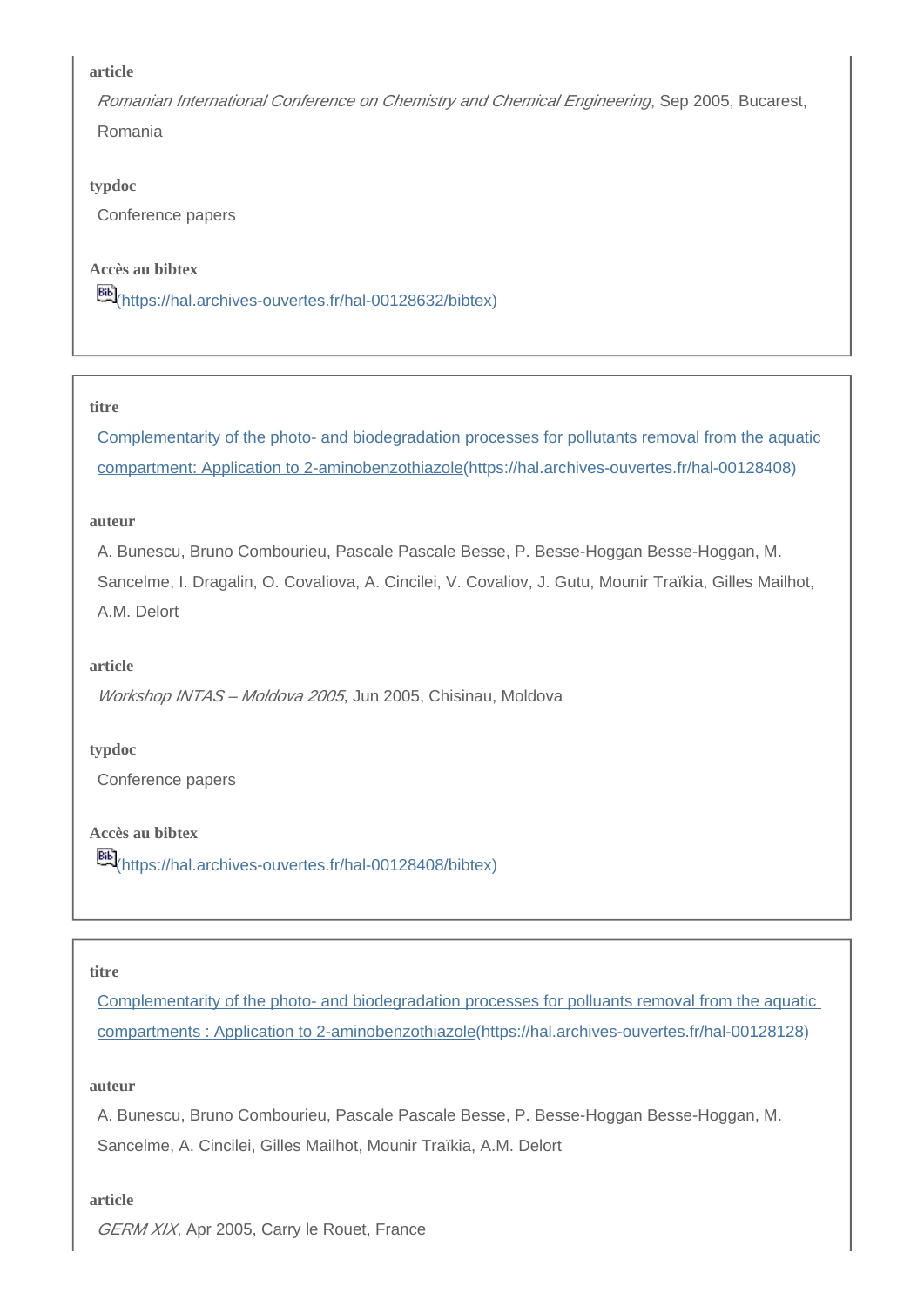#### **typdoc**

Conference papers

## **Accès au bibtex**

[\(https://hal.archives-ouvertes.fr/hal-00128128/bibtex\)](https://hal.archives-ouvertes.fr/hal-00128128/bibtex)

#### 2002

## **titre**

[Asymmetrical Membranes and Surface Tension\(https://hal.archives-ouvertes.fr/hal-02568215\)](https://hal.archives-ouvertes.fr/hal-02568215)

#### **auteur**

Mounir Traïkia, Dror E. Warschawski, Olivier Lambert, Jean-Louis Rigaud, Philippe Devaux

#### **article**

Biophysical Journal, Biophysical Society, 2002, 83 (3), pp.1443-1454. [10.1016/S0006-3495\(02\)](https://dx.doi.org/10.1016/S0006-3495(02)73915-5) [73915-5\(https://dx.doi.org/10.1016/S0006-3495\(02\)73915-5\)](https://dx.doi.org/10.1016/S0006-3495(02)73915-5)

#### **typdoc**

Journal articles

## **DOI**

DOI : [10.1016/S0006-3495\(02\)73915-5\(https://dx.doi.org/10.1016/S0006-3495\(02\)73915-5\)](https://dx.doi.org/10.1016/S0006-3495(02)73915-5)

## **Accès au bibtex**

[\(https://hal.archives-ouvertes.fr/hal-02568215/bibtex\)](https://hal.archives-ouvertes.fr/hal-02568215/bibtex)

## 2000

## **titre**

[Formation of unilamellar vesicles by repetitive freeze-thaw cycles: characterization by electron](https://hal.archives-ouvertes.fr/hal-02567600)  [microscopy and 31 P-nuclear magnetic resonance\(https://hal.archives-ouvertes.fr/hal-02567600\)](https://hal.archives-ouvertes.fr/hal-02567600)

**auteur**

Mounir Traïkia, Dror E. Warschawski, Michel Recouvreur, Jean Cartaud, Philippe Devaux

**article**